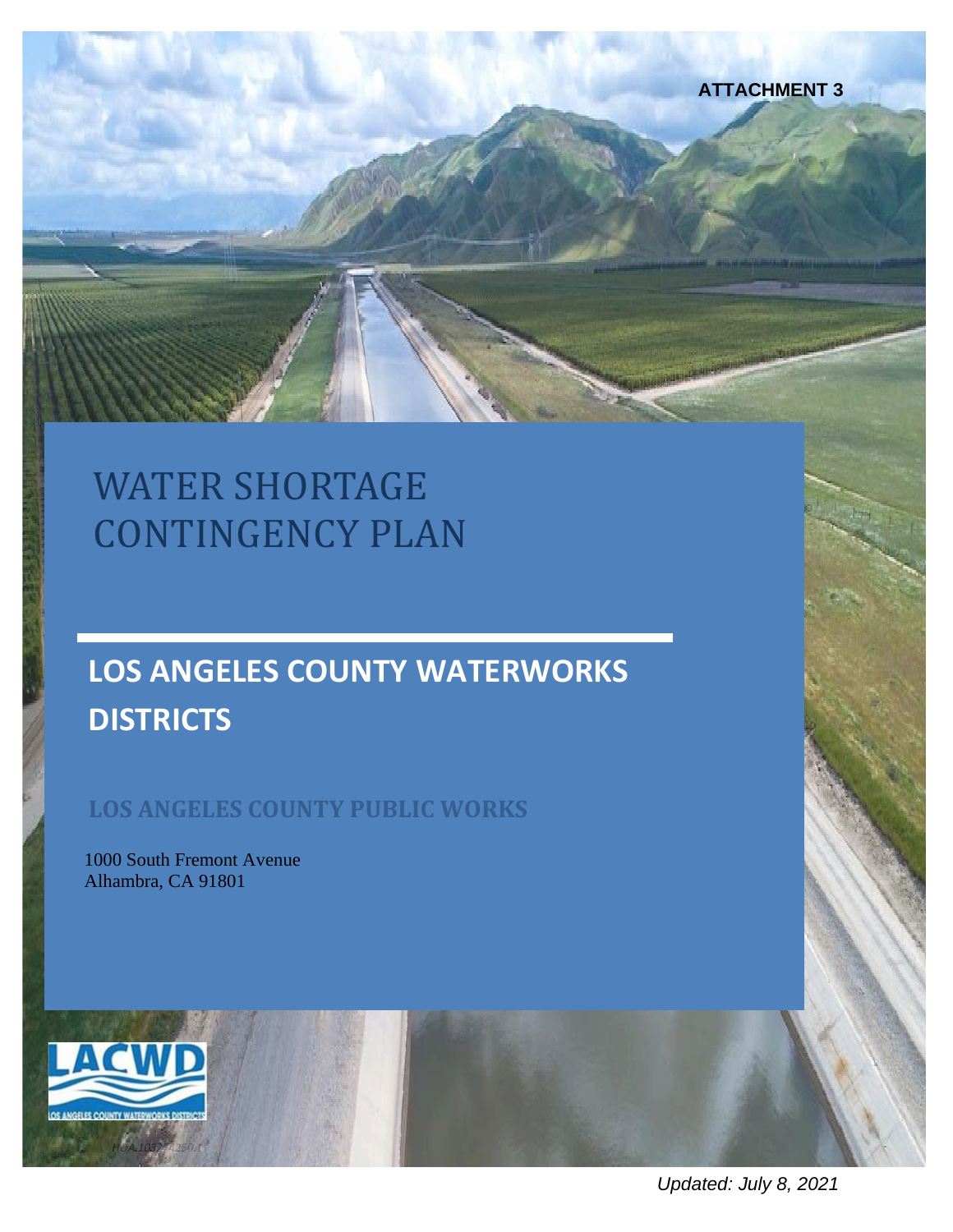## **Table of Contents**

| 1.1  | Los Angeles County Waterworks District No. 29, Malibu, and the Marina del    |  |
|------|------------------------------------------------------------------------------|--|
| 1.2  | Los Angeles County Waterworks District No. 40, Antelope Valley5              |  |
|      |                                                                              |  |
|      |                                                                              |  |
|      |                                                                              |  |
| 4.1  |                                                                              |  |
| 4.2  |                                                                              |  |
| 4.3  |                                                                              |  |
| 4.4  |                                                                              |  |
| 4.5  |                                                                              |  |
| 4.6  |                                                                              |  |
| 4.7  |                                                                              |  |
|      |                                                                              |  |
|      |                                                                              |  |
| 6.1  |                                                                              |  |
|      |                                                                              |  |
|      | Section 8: Financial Consequences of the Water Shortage Contingency Plan  24 |  |
|      |                                                                              |  |
|      |                                                                              |  |
|      |                                                                              |  |
| 11.1 | Los Angeles County Waterworks District No. 29, Malibu, and the Marina del    |  |
| 11.2 | Los Angeles County Waterworks District No. 40, Antelope Valley 27            |  |
|      |                                                                              |  |
|      |                                                                              |  |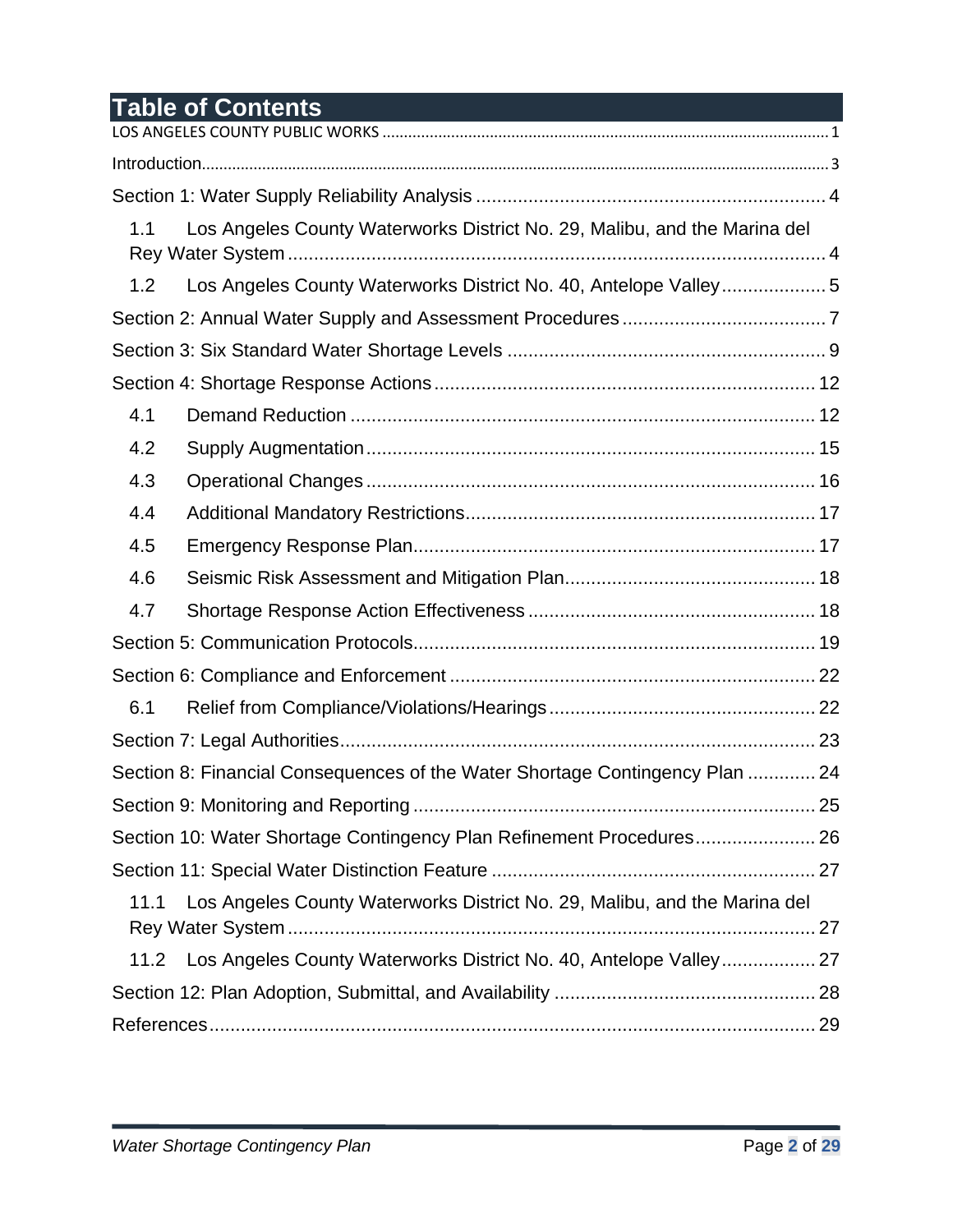## <span id="page-2-0"></span>**Introduction**

This Water Shortage Contingency Plan (WSCP) details how the Los Angeles County Waterworks Districts (Districts) respond in the event of a declared water emergency or water shortage conditions. This WSCP complies with California Water Code (CWC) Section 10632, which requires every urban water supplier to prepare and adopt a WSCP as part of its Urban Water Management Plan (UWMP). The California Urban Water Management Planning Act of 1983 requires urban water suppliers providing water for municipal purposes to more than 3,000 customers or supplying more than 3,000 acrefeet of water annually to adopt and submit a UWMP. Section 10632.2 states, "An urban water supplier shall follow, where feasible and appropriate, the prescribed procedures and implement determined shortage response actions in its water shortage contingency plan, as identified in subdivision (a) of Section 10632, or reasonable alternative actions, provided that descriptions of the alternative actions are submitted with the annual water shortage assessment report pursuant to Section 10632.1." However, the CWC does not prohibit an urban water supplier from taking actions that are not specified in its WSCP, if needed, without having to formally amend its UWMP or WSCP.

Per CWC Section 10632.3, the State defers to the locally adopted WSCPs to the extent practicable upon the Governor's proclamation of a state of emergency under the California Emergency Services Act based on drought conditions. The Districts' WSCP provides guidance for managing water supplies, mitigating water shortages, improving preparedness for droughts, and other impacts to water supplies and ultimately enables the Districts to efficiently manage future response actions due to water shortages. This WSCP includes an analysis of the Districts' water supply reliability, an annual assessment of supply and demand, and a detailed breakdown of the standard water shortage levels for the Districts. Furthermore, it outlines the Districts' water shortage response actions, communication protocols, compliance and enforcement guidelines, legal authorities, financial consequences, monitoring and reporting procedures, and discusses future reevaluations of the WSCP.

Additionally, this WSCP incorporates portions of the Districts' existing Phased Water Conservation Plan (PWCP), which is Part 5 of the Rules and Regulations of the Los Angeles County Waterworks Districts and the Marina del Rey Water System (Rules and Regulations). A copy of the PWCP is provided in Appendix A of the WSCP. The Districts' PWCP was adopted in May 1991 and amended in June 2015. Lastly, the Districts' WSCP is included as Appendix D in its 2020 UWMP for the Los Angeles County Waterworks District No. 29, Malibu, and the Marina del Rey Water System (District No. 29); and Appendix F for the Los Angeles County Waterworks District No. 40, Antelope Valley (District No. 40).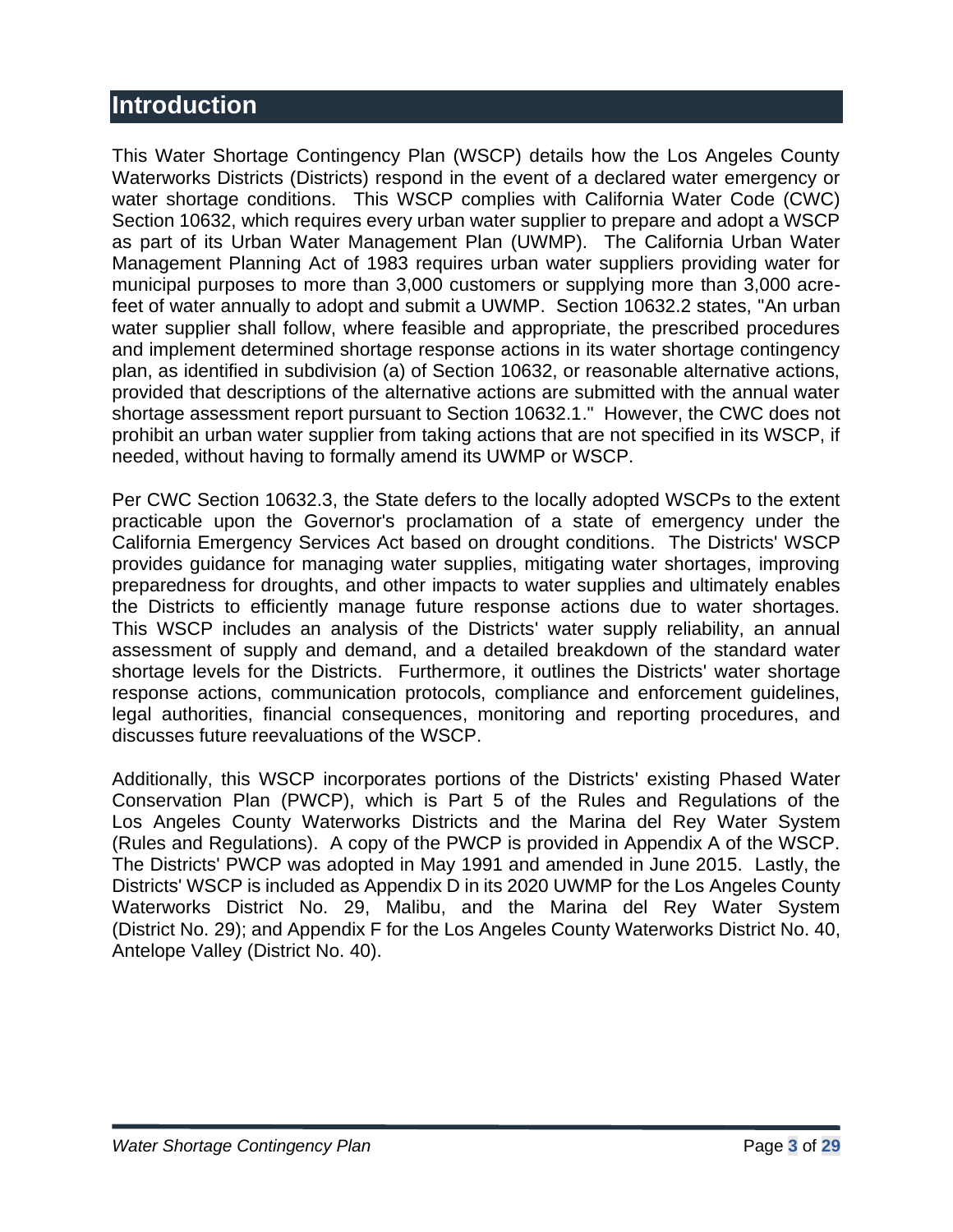## <span id="page-3-0"></span>**Section 1: Water Supply Reliability Analysis**

Water supply reliability is a measure of a water system's expected success in managing water shortages. Reliability planning requires information about the following: (1) expected frequency and severity of shortages; (2) how additional water management is likely to affect the frequency and severity of shortages; and (3) how available contingency measures can reduce the impact of shortages when they occur. Section 10635 of the CWC requires that, "Every urban water supplier shall include, as part of its urban water management plan, an assessment of the reliability of its water service to its customers during normal, dry, and multiple dry water years. This water supply and demand assessment shall compare the total water supply sources available to the water supplier with the long-term total projected water use over the next 20 years, in five-year increments, for a normal water year, a single dry water year, and a drought lasting five consecutive water years."

#### <span id="page-3-1"></span>**1.1 Los Angeles County Waterworks District No. 29, Malibu, and the Marina del Rey Water System**

District No. 29 purchases its entire water supply from the West Basin Municipal Water District (West Basin). Therefore, a reliable water supply is completely dependent on the availability of water from the District No. 29's wholesaler. The reliability of West Basin's supply can potentially be impacted by legal, environmental, water quality, and climatic factors. West Basin's contingency planning includes a comprehensive plan to provide reliable water supplies under average, single-dry, and multiple-dry year hydrology for current and projected supplies. Under single-dry and multiple-dry year conditions West Basin plans to meet its annual increases in demand by purchasing imported water supplies. West Basin does not anticipate any shortages and will be able to provide reliable water supplies under both single-dry year and multiple-dry year conditions. Any shortfall in supplies will be met through imported water from the Metropolitan Water District of Southern California, which manages its supply and demand balance through both their Water Surplus and Drought Management Plan and Water Supply Allocation Plan.

Additionally, West Basin anticipates 100 percent reliability by continuing to move forward with its Water Reliability 2020 (WR2020) Program. In 2009, West Basin developed and launched its WR2020 Program to communicate to the public West Basin's goal of increasing local water reliability by doubling recycled water production, doubling its water conservation efforts, expanding its water use efficiency programs, and introducing oceanwater desalination to its water portfolio. All West Basin's supply development programs fall under the umbrella of the WR2020 Program. West Basin is continuing to plan and invest in its WR2020 Program to reduce its dependence on imported water to mitigate future water shortages and allocation impacts on West Basin's customers. The expanded use of recycled water and introduction of ocean water desalination supplies coupled with additional conserved supplies through water use efficiency programs in West Basin's service area will continue to reduce the demand on imported water.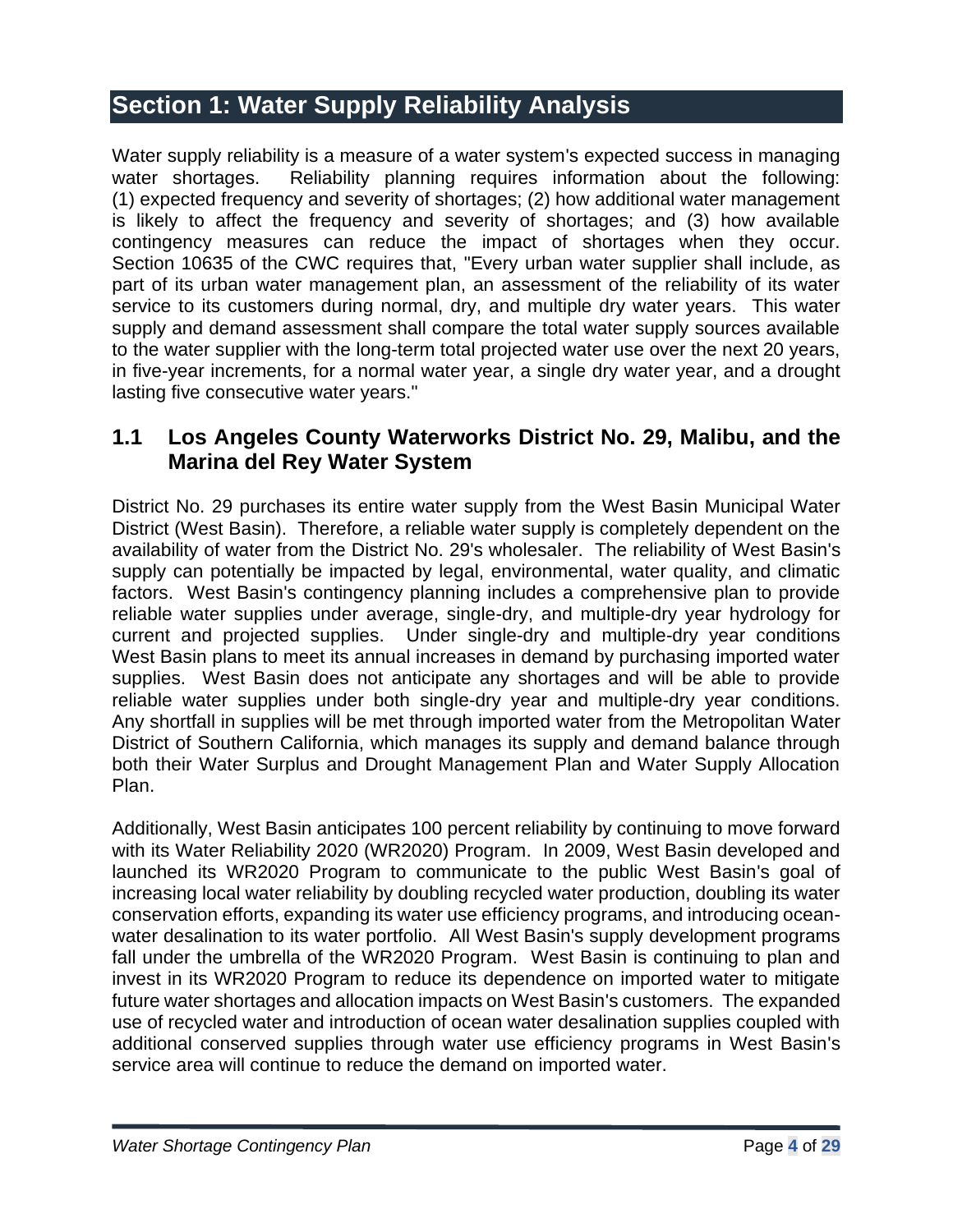West Basin does not anticipate any shortages as it is actively diversifying its water supply portfolio, maintaining imported water reliability, and developing local resources, as well as furthering existing water conservation efforts. West Basin has available supply to meet the expected demand for the District.

## <span id="page-4-0"></span>**1.2 Los Angeles County Waterworks District No. 40, Antelope Valley**

District No. 40's supply portfolio consists of approximately 60 to 70 percent of imported water from the Antelope Valley–East Kern Water Agency (AVEK), and 30 to 40 percent of groundwater produced from the District No. 40's wells. As the third largest California State Water Project (SWP) Contractor and wholesaler, AVEK is a regional water agency that supplements Antelope Valley groundwater supplies with surface water supplies and allocates water to municipalities, ranchers, and agricultural water users. District No. 40 is AVEK's largest municipal customer and purchases its entire imported water supply from AVEK.

AVEK is entitled to receive Table A water from the Department of Water Resources (DWR), which refers to the maximum amount of water a contractor can receive annually and is used by DWR for allocating SWP supplies and costs among the contractors. Although AVEK has a set maximum annual allocation of SWP Table A water at 144,844 acre-fee per year (AFY), they typically receive an average of 58 percent of this allocation, or 84,000 AFY of which District 40 typically receives 70 percent. SWP water supplies have been a historically variable source of imported water for AVEK due to constant fluctuations in climate and precipitation, limited reliability of its conveyance system (primarily restrictions with the Bay Delta system), regulatory/legislative restrictions, and operational conditions and is particularly unreliable during dry years. To maximize and ensure reliability in the region, AVEK has the Westside and Eastside Water Banks within its service area and has participated in various exchange programs with other SWP contractors. The Westside Water Bank allows for an estimated total storage of up to 150,000 acre-feet (AF). The Eastside Water bank allows for a total storage of 5,700 AF. Any unused Table A water made available by AVEK to District No. 40 can potentially be stored during normal years and purchased from AVEK during dry years when SWP Table A supplies and groundwater will not meet demands. During years where AVEK is allocated at least half of their maximum SWP allocation, AVEK may store any excess supplies not used by District No. 40 and any other AVEK customers.

Groundwater continues to be an important resource within the Antelope Valley Region. With a future of anticipated continued urban growth, increased agricultural demand, and limits on the fluctuating supply of imported water, the demand for water will only continue to increase. District No. 40's ability to produce groundwater is subject to the Antelope Valley Groundwater Cases Judgment, which includes District No. 40's annual groundwater rights. If District No. 40 pumps more than its entitlement under the Judgment in an emergency situation, there could be financial and operational consequences. These rights include 6,789 AFY of the native safe yield, 55 percent of the unused Federal reserve right, and imported water return flows, which consists of 39 percent of the previous 5-year average of imported water used by District No. 40. Additionally, under a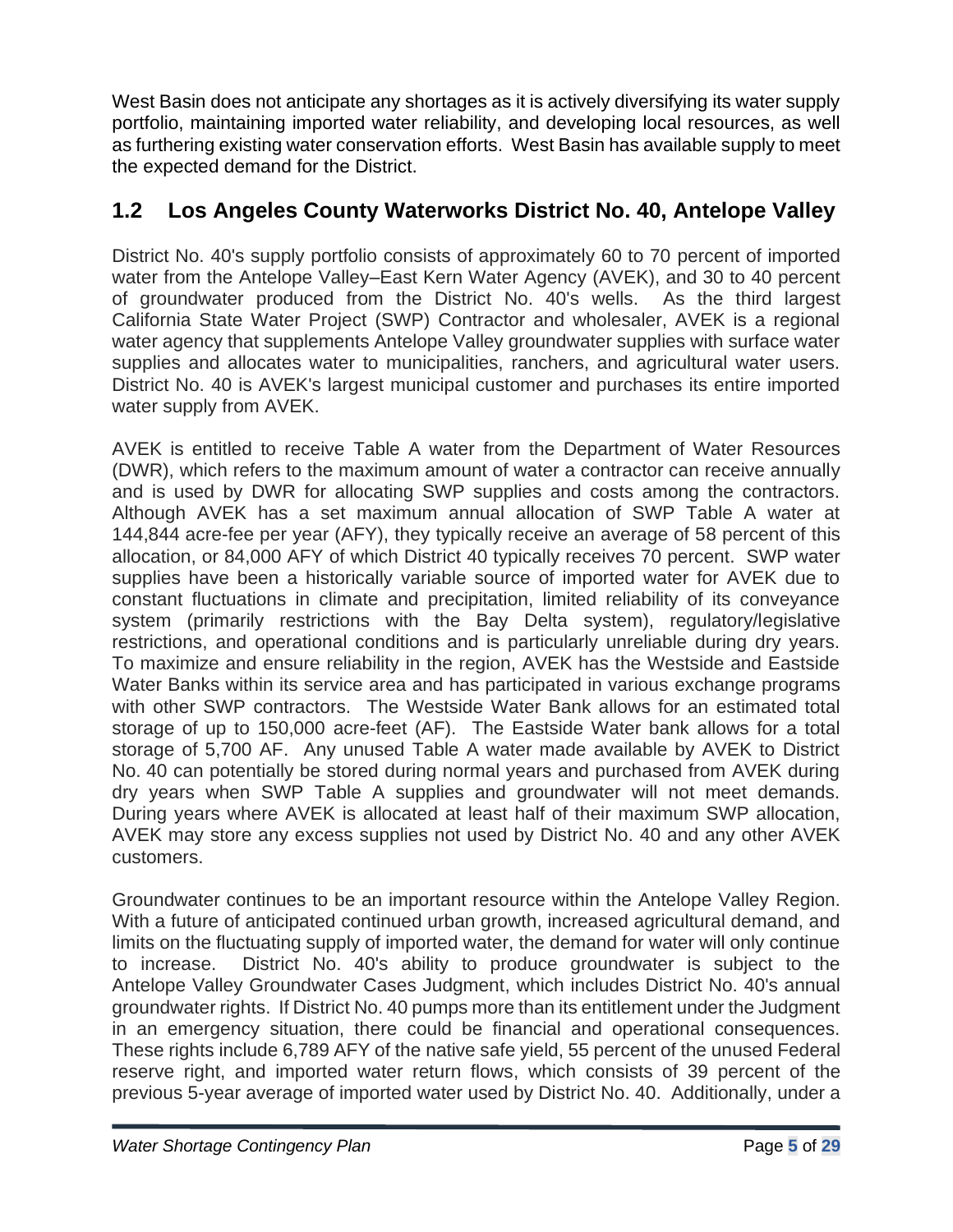separate lease agreement with AVEK, District No. 40 can lease a percentage of groundwater rights allocated to AVEK, ranging from 2,500 to 2,700 AFY.

District No. 40 currently owns and operates 56 wells. Some locations within District No. 40 face groundwater quality issues, where they contain high amounts of arsenic and nitrates resulting in those wells being inoperable or operated on blending plans with imported water to meet water quality requirements. According to District No. 40's 2020 UWMP, the overall groundwater quality in the basin is good and considered to be generally suitable for domestic, agricultural, and industrial uses. District No. 40 plans to continue to utilize groundwater to supply approximately 30 to 40 percent of its demands.

To improve resiliency, District No. 40 is planning to construct additional wells to be able to recover carryover water. District No. 40 is planning to secure sites for new groundwater wells and collaborate with other agencies in the Antelope Valley to improve water supply resiliency for the region. The new sites of these wells are planned to be in locations within District No. 40 containing the lowest amounts of arsenic and nitrates. The projected water supply from AVEK and District No. 40 wells matches the expected demand.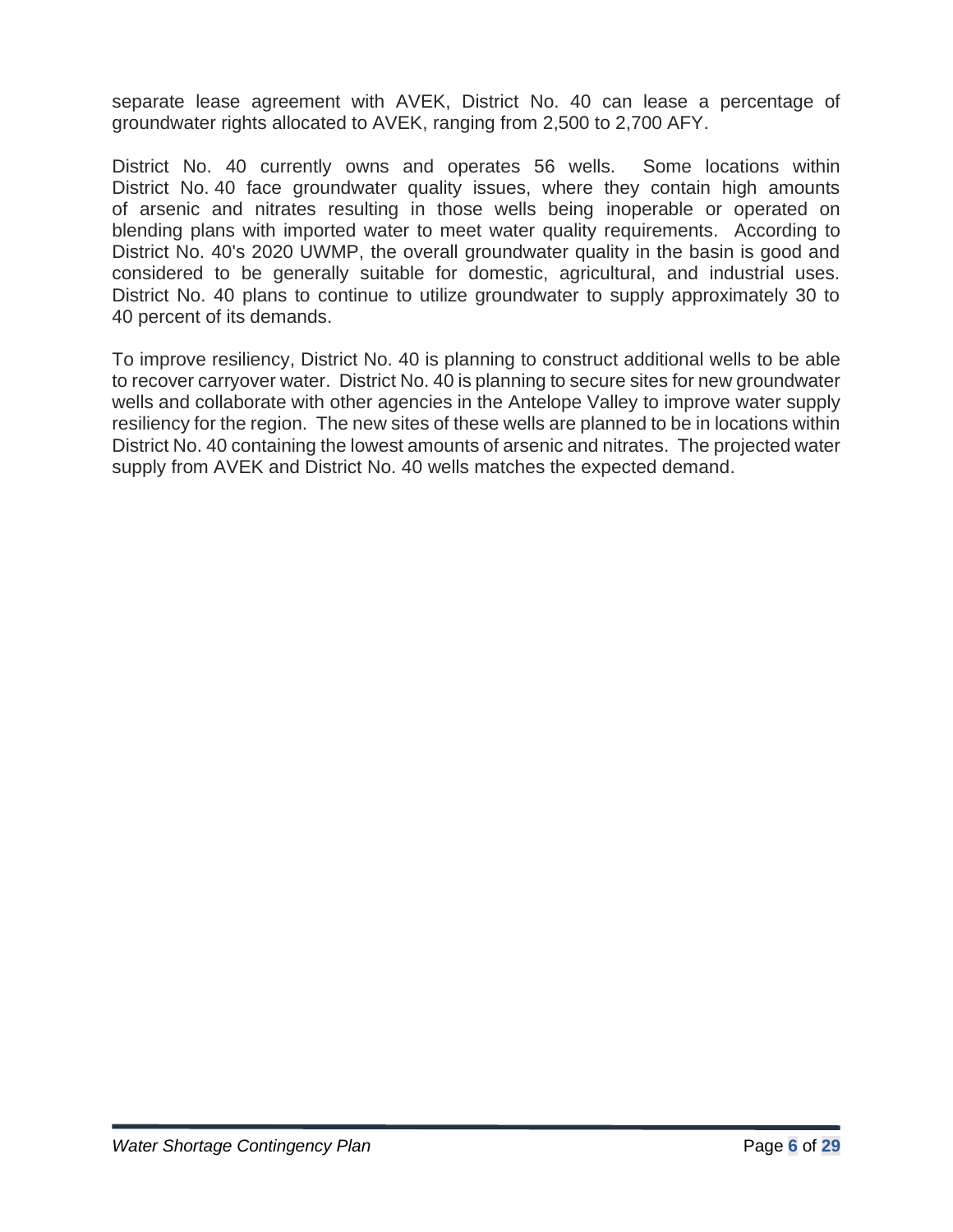## <span id="page-6-0"></span>**Section 2: Annual Water Supply and Assessment Procedures**

The annual water supply and demand assessment (Annual Assessment) is conducted by the Districts staff annually on or before July 1 of each year beginning with the first annual water supply and demand assessment due by July 1, 2022. The Annual Assessment Report is submitted to DWR with information for anticipated shortage, triggered shortage response actions, compliance and enforcement actions, and communication actions consistent with this WSCP. Per the CWC Sections 10632(2)(A) and 10632(2)(B), the Districts must prepare a WSCP that includes "the written-process that [they] will use each year to determine [their] water supply" and "the key data inputs and assessment methodology used to evaluate [their] water supply reliability for the current year and one dry year."

To meet these requirements, the Districts will conduct an annual water supply and demand assessment as follows.

#### **2.1 Decision-Making Process**

The Districts will assess its water supply reliability by examining the Districts available water supplies and expected demands. Steps for the decision-making process are outlined below.

#### **2.2 Data and Methodologies**

The Districts collect key data inputs for the Annual Assessment including water supplies and unconstrained customer demands as described below.

#### **2.2.1 Evaluation Criteria**

The Districts will evaluate current year available supply and one dry year available supply, which will consider hydrological and regulatory conditions. The methodology for determining the available supply from each water source is as follows:

- Imported Water: The type of water year for West Basin and AVEK is determined before May 1 of each year. West Basin and AVEK can then determine water allocations for District Nos. 29 and 40, respectively. District No. 40 will determine available supply based on AVEK's allocation.
- Groundwater: District No. 40 will analyze historical production, groundwater rights, and carry over water.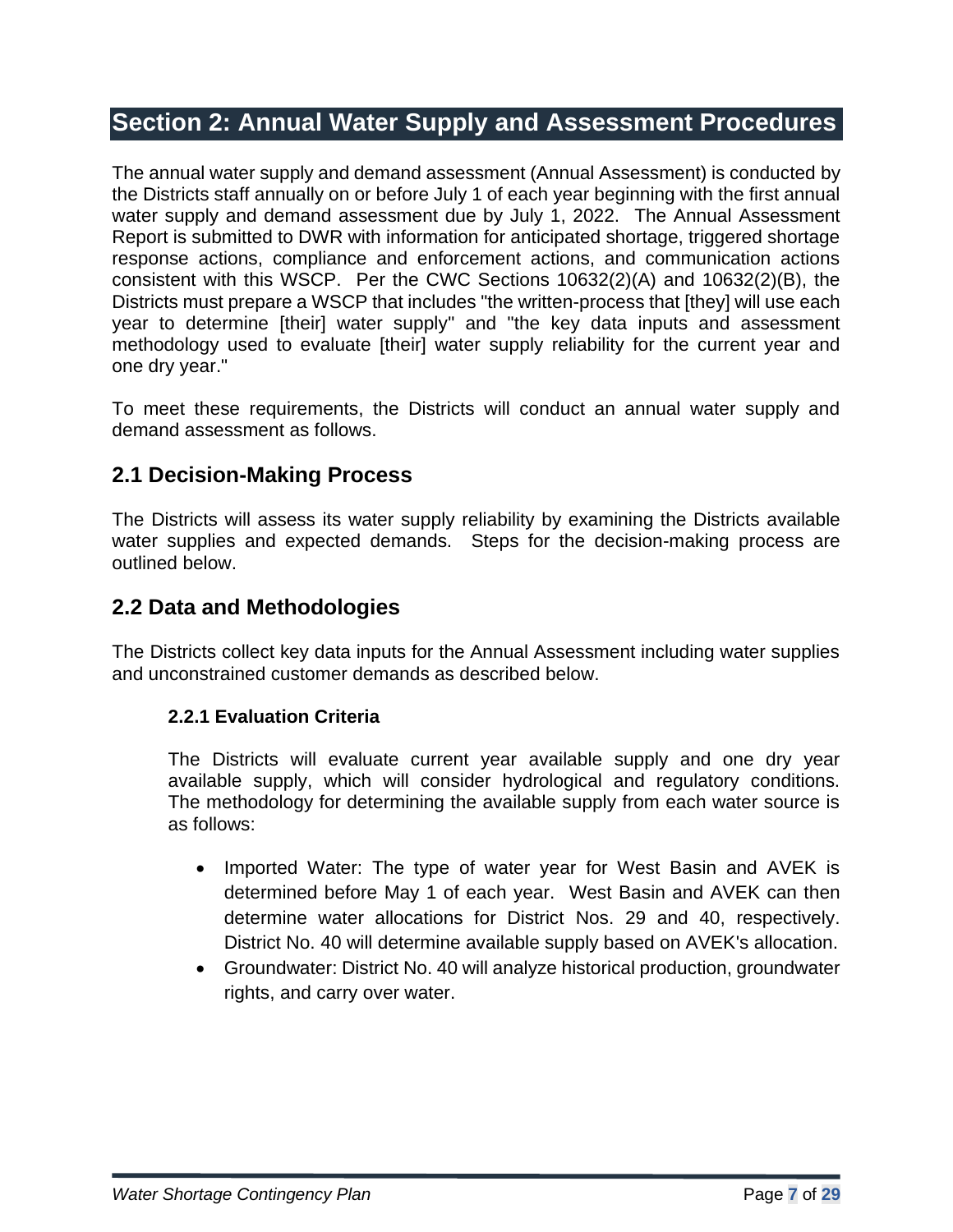#### **2.2.2 Quantify Supplies Needed**

- Water Supply: The available water supply by source is estimated for the current year and one subsequent dry year.
- Quantify each source of water supply and provide descriptive text of each source.
- Quantify current year available supply by source, considering hydrological and regulatory conditions in the current year.
- Quantify available supply by source for one subsequent dry year.
- Considerations for water supply availability estimates by source:
	- The existing infrastructure capabilities and plausible constraints as they impact the Districts' ability to deliver supplies to meet expected customer water use needs in the coming year should be considered.
	- Hydrological and regulatory conditions in the current year.
	- Specific locally applicable factors that can influence or disrupt each supply source.

#### **2.2.3 Estimate Unconstrained Customer Demands**

- Current year unconstrained demand is estimated, considering weather, growth, and other influencing factors such as policies to manage current supplies to meet demand objectives in future years, as applicable.
- Unconstrained customer demand does not include demand reductions that may occur as a result of the Districts implementing any special shortage response actions that may be necessary.

#### **2.2.4 Supply Evaluation Criteria and Infrastructure Considerations**

Evaluation criteria is determined by the supply source conditions and factors that impact the condition of the supply source. The Annual Assessment is based on evaluating the key data inputs to determine the water supply reliability. Although an actual shortage may occur at any time during the year, shortage conditions can usually be forecasted by West Basin and AVEK on or about May 1 each year.

Supply source evaluations are based on applying the following criteria:

- Imported Water:
	- **EXEDENT Infrastructure issues (repairs, construction, environmental mitigation,** new projects, etc.)
	- System distribution capabilities
	- Water quality
	- SWP availability
- Groundwater:
	- Capacity of active wells on-line
	- Groundwater levels
	- Groundwater quality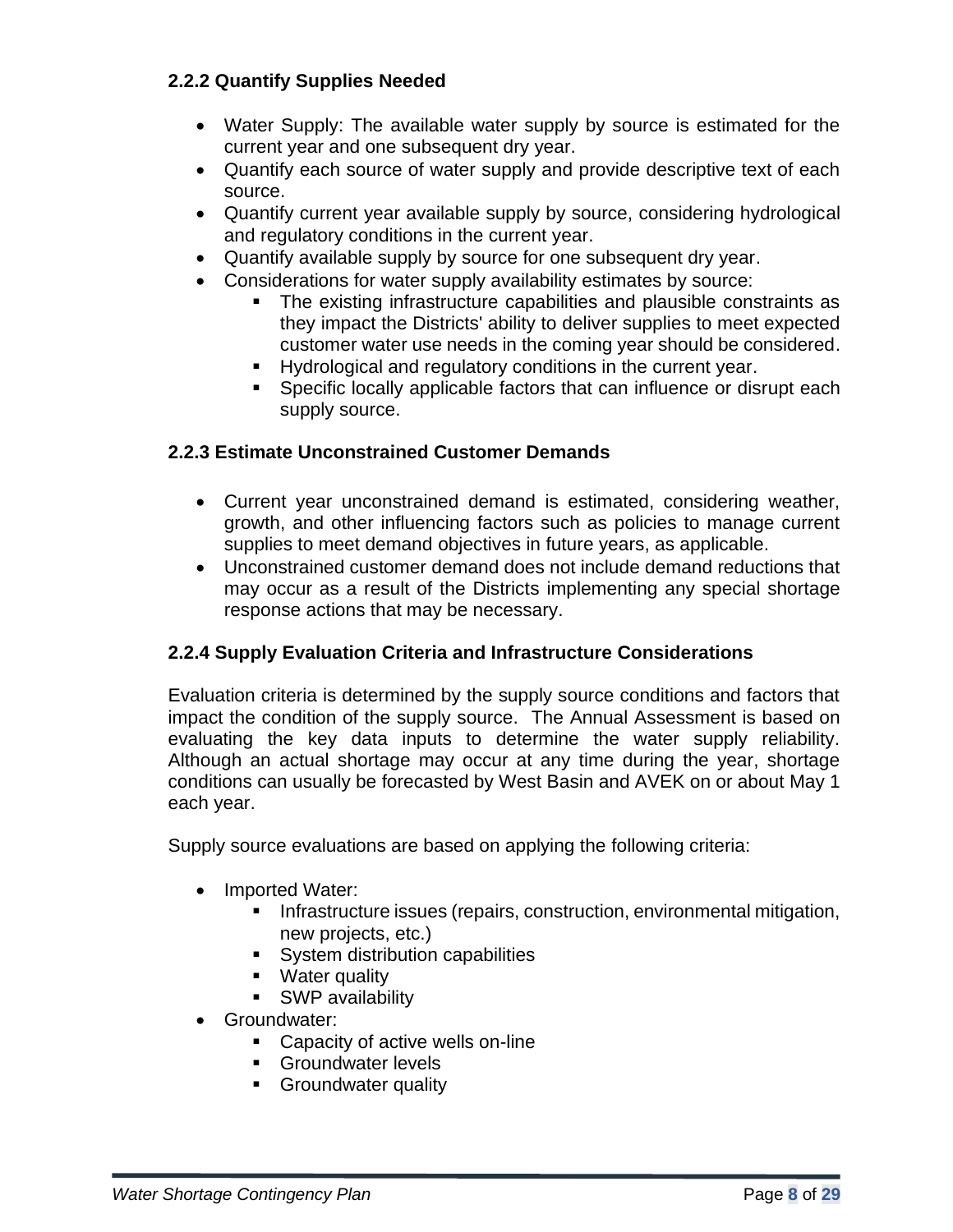## <span id="page-8-0"></span>**Section 3: Six Standard Water Shortage Levels**

The Districts' PWCP defines ten water supply condition phases. In compliance with Section 10632(a)(3)(B) of the CWC, a crosswalk analysis was performed on the PWCP to determine 6 standard shortage levels that correspond to the new requirements by DWR. A summary is provided in Table 3-1 below. The 6th standard shortage level is new to the WSCP and represents a shortage of supplies greater than 50 percent. The Districts will implement the appropriate water shortage level based on the Districts' current water supply conditions as listed in the 6 levels defined in Table 3-2 in accordance to Section 10632(a)(3)(A). The County of Los Angeles Board of Supervisors, as the governing body for the Districts, may determine the appropriate level and implement rate changes and conservation surcharges. Regardless of the water supply availability or service conditions within the Districts, the Board of Supervisors may set water conservation goals and modify level declarations as necessary to align with regional or State water conservation policies, agreements or declarations, or legal requirements.

| Table 3-1<br><b>WSCP Crosswalk Analysis</b> |                                                                                    |                                                                                                                                                              |                           |  |
|---------------------------------------------|------------------------------------------------------------------------------------|--------------------------------------------------------------------------------------------------------------------------------------------------------------|---------------------------|--|
| 2015 UWMP Stage                             |                                                                                    |                                                                                                                                                              | <b>2020 WSCP</b><br>Level |  |
| <b>Stage</b>                                | <b>Percent Supply</b><br>Reduction <sup>1</sup><br>Numerical value as a<br>percent | <b>Water Supply Condition<sup>2</sup></b><br>(Narrative description)                                                                                         | <b>Shortage Level</b>     |  |
| Phase I shortage                            | 5%                                                                                 | District engineer determines<br>over consumption of water,<br>loss of pressure in a system,<br>breakdown, drought<br>conditions or any similar<br>occurrence | Level 1                   |  |
| Phase II shortage                           | 10%                                                                                | <b>Board of Supervisors</b><br>determines that the Districts<br>will suffer a 10% shortage of<br>supplies                                                    |                           |  |
| Phase III shortage                          | 15%                                                                                | <b>Board of Supervisors</b><br>determines that the Districts<br>will suffer a 10%-15%<br>shortage of supplies                                                |                           |  |
| Phase IV shortage                           | 20%                                                                                | <b>Board of Supervisors</b><br>determines that the Districts<br>will suffer a 15%-20%<br>shortage of supplies                                                | Level <sub>2</sub>        |  |
| Phase V shortage                            | 25%                                                                                | <b>Board of Supervisors</b><br>determines that the Districts<br>will suffer a 20%-25%<br>shortage of supplies                                                | Level 3                   |  |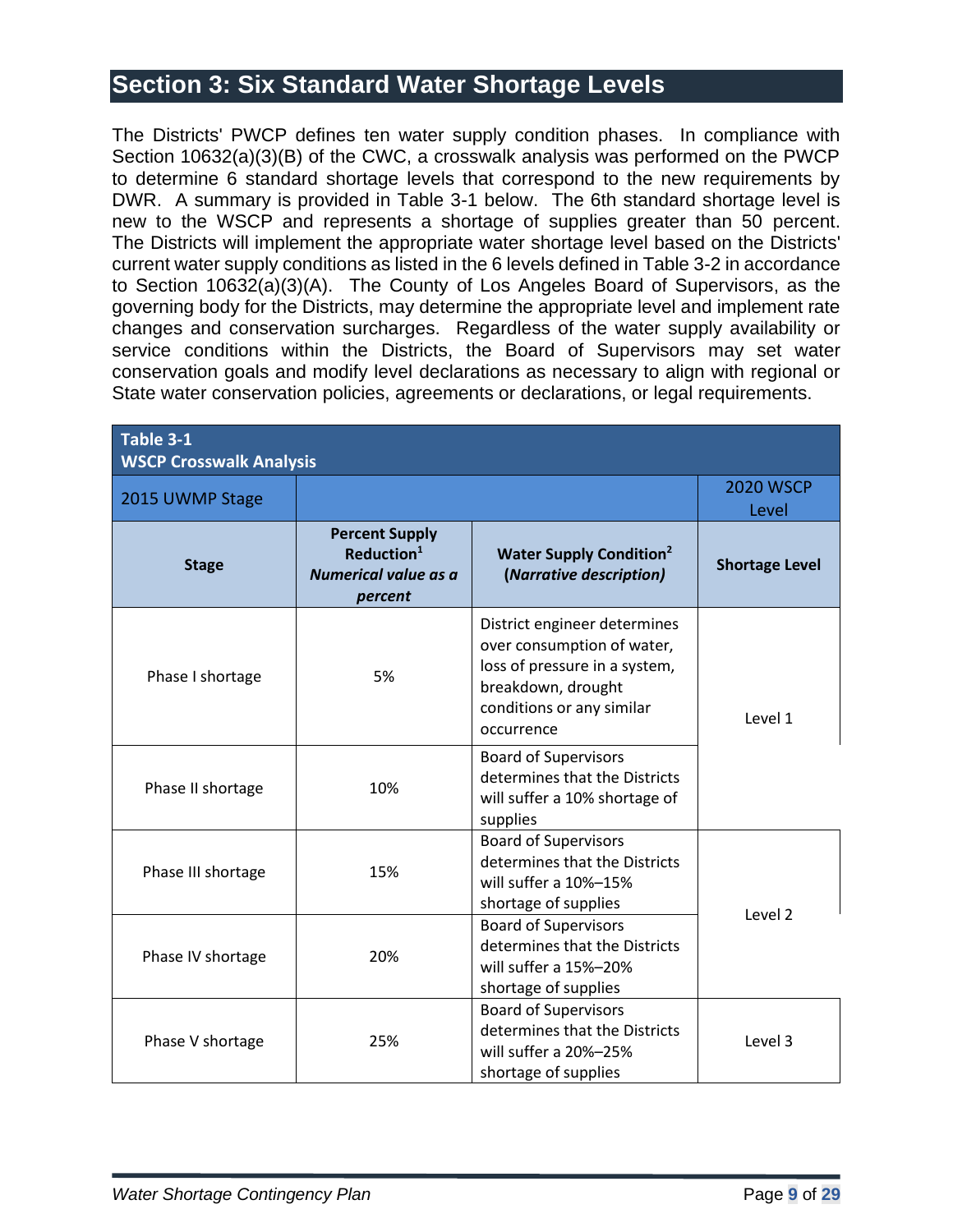| Phase VI shortage                                                                        | 30% | <b>Board of Supervisors</b><br>determines that the Districts<br>will suffer a 25%-30%<br>shortage of supplies        |         |  |
|------------------------------------------------------------------------------------------|-----|----------------------------------------------------------------------------------------------------------------------|---------|--|
| Phase VII shortage                                                                       | 35% | <b>Board of Supervisors</b><br>determines that the Districts<br>will suffer a 30%-35%<br>shortage of supplies        | Level 4 |  |
| Phase VIII shortage                                                                      | 40% | <b>Board of Supervisors</b><br>determines that the Districts<br>will suffer a 35%-40%<br>shortage of supplies        |         |  |
| Phase IX shortage                                                                        | 45% | <b>Board of Supervisors</b><br>determines that the Districts<br>will suffer a 40%-45%<br>shortage of supplies        |         |  |
| Phase X shortage                                                                         | 50% | <b>Board of Supervisors</b><br>determines that the Districts<br>will suffer a 45%-50%<br>shortage of supplies        | Level 5 |  |
| N/A                                                                                      | >50 | <b>Board of Supervisors</b><br>determines that the Districts<br>will suffer a 50% or greater<br>shortage of supplies | Level 6 |  |
| $1$ One stage in the WSCP must address a water shortage of 50 percent.                   |     |                                                                                                                      |         |  |
| <sup>2</sup> Water supply condition shortage as percent of current normal year supplies. |     |                                                                                                                      |         |  |

*Table 3-1: Crosswalk Analysis*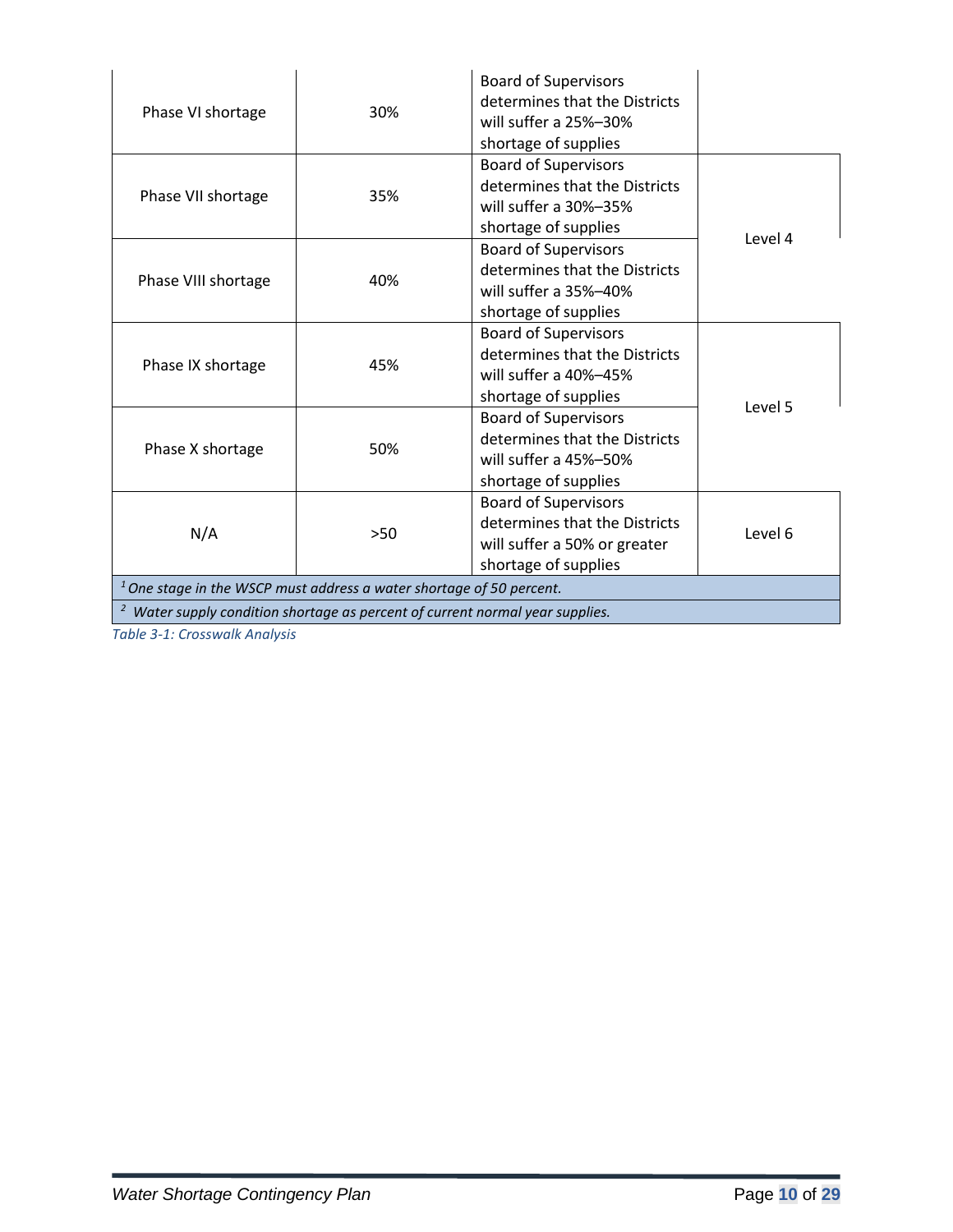| Table 3-2 (DWR Submittal Table 8-1)<br><b>WSCP Levels</b>                       |                                                                         |                                                                                                                                                                                                                                                      |  |  |
|---------------------------------------------------------------------------------|-------------------------------------------------------------------------|------------------------------------------------------------------------------------------------------------------------------------------------------------------------------------------------------------------------------------------------------|--|--|
|                                                                                 |                                                                         |                                                                                                                                                                                                                                                      |  |  |
| Shortage<br>Level                                                               | <b>Percent Shortage</b><br>Range $1$<br>Numerical value as a<br>percent | <b>Water Shortage Condition</b><br>(Narrative description)                                                                                                                                                                                           |  |  |
| $\mathbf{1}$                                                                    | Up to 10%                                                               | District engineer determines over consumption of water,<br>loss of pressure in a system, breakdown, drought<br>conditions or any similar occurrence; Board of Supervisors<br>determines that the Districts will suffer a 10% shortage of<br>supplies |  |  |
| $\overline{2}$                                                                  | Up to 20%                                                               | Board of Supervisors determines that the Districts will<br>suffer a 10%-20% shortage of supplies                                                                                                                                                     |  |  |
| 3                                                                               | Up to 30%                                                               | Board of Supervisors determines that the Districts will<br>suffer a 20%-30% shortage of supplies                                                                                                                                                     |  |  |
| 4                                                                               | Up to 40%                                                               | Board of Supervisors determines that the Districts will<br>suffer a 30%-40% shortage of supplies                                                                                                                                                     |  |  |
| 5                                                                               | Up to 50%                                                               | Board of Supervisors determines that the Districts will<br>suffer a 40%-50% shortage of supplies                                                                                                                                                     |  |  |
| 6                                                                               | >50%                                                                    | Board of Supervisors determines that the Districts will<br>suffer a shortage of supplies greater than 50%                                                                                                                                            |  |  |
| <sup>1</sup> One stage in the WSCP must address a water shortage of 50 percent. |                                                                         |                                                                                                                                                                                                                                                      |  |  |

*Table 3-1: WSCP levels.*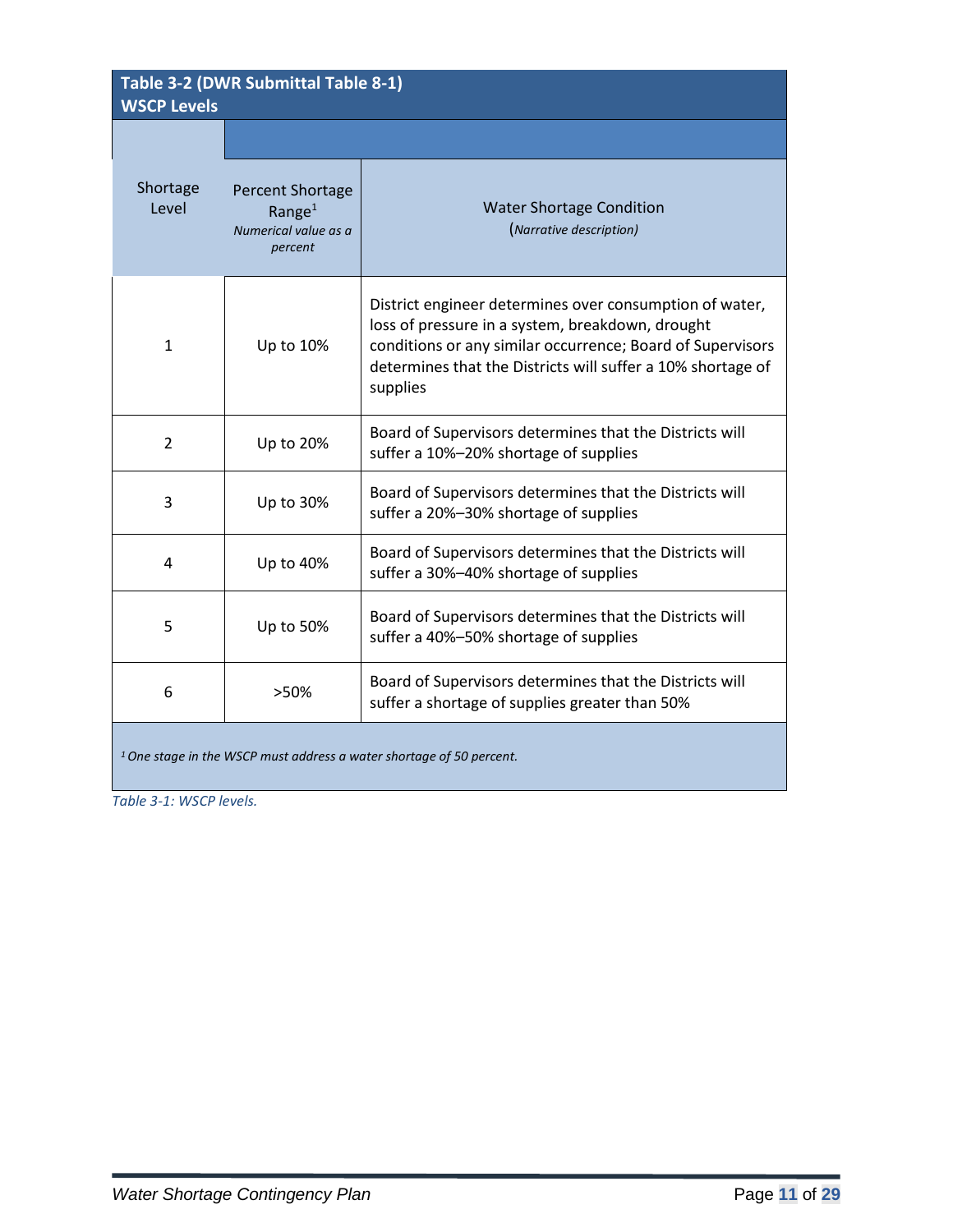### <span id="page-11-0"></span>**Section 4: Shortage Response Actions**

The Districts' PWCP describes the shortage response actions corresponding to the different stages. These stages then correspond to the 6 standard shortage levels. For more information, see the crosswalk analysis and the Districts' PWCP.

#### <span id="page-11-1"></span>**4.1 Demand Reduction**

The Districts' PWCP and Water Waste Ordinance include mandatory prohibitions on water uses.

Demand reduction by the Districts is accomplished through various actions in response to shortage levels. Demand reduction measures are actions taken by the Districts to reduce water demand within the service area. DWR categorizes the various types of demand reduction actions. Categories include public information campaigns, landscape and Commercial, Industrial, Institutional (CII) restrictions, and others. Table 4-1 summarizes the Districts demand reduction actions in accordance with Section 10632(a)  $(4)$  (B) and  $(a)(4)$ (E).

| <b>Table 4-1 (DWR Table 8-2): Demand Reduction Actions</b> |                                                                                                        |                                                                                                                          |                                                                                                                         |                                                              |  |
|------------------------------------------------------------|--------------------------------------------------------------------------------------------------------|--------------------------------------------------------------------------------------------------------------------------|-------------------------------------------------------------------------------------------------------------------------|--------------------------------------------------------------|--|
| Shortage<br>Level <sup>a</sup>                             | Demand<br>Reduction<br><b>Actions</b>                                                                  | How much is this<br>going to reduce<br>the shortage gap?<br>Include units used<br>(volume type or<br><i>percentage</i> ) | <b>Additional Explanation</b><br>or Reference<br>(optional)                                                             | Penalty,<br>Charge, or<br>Other<br>Enforcement? <sup>b</sup> |  |
| Normal                                                     | Other - Prohibit<br>use of potable<br>water for<br>washing hard<br>surfaces                            | Up to 10%                                                                                                                | Exception for benefit of<br>public health and safety.                                                                   | Yes                                                          |  |
| Normal                                                     | Landscape - Limit<br>landscape<br>irrigation to<br>specific times                                      | Up to 10%                                                                                                                | Limit landscape irrigation<br>to specific times.<br>Prohibition from 10 a.m.<br>to 5 p.m.                               | Yes                                                          |  |
| Normal                                                     | Landscape -<br>Other landscape<br>restriction or<br>prohibition                                        | Up to 10%                                                                                                                | Prohibit lawn watering<br>more than once a day<br>and irrigation causing<br>runoff.                                     | Yes                                                          |  |
| Normal                                                     | Other -<br><b>Customers must</b><br>repair leaks,<br>breaks, and<br>malfunctions in a<br>timely manner | Up to 10%                                                                                                                | Customers must repair<br>leaks, breaks, and<br>malfunctions in a timely<br>manner (required for<br>renters and owners). | Yes                                                          |  |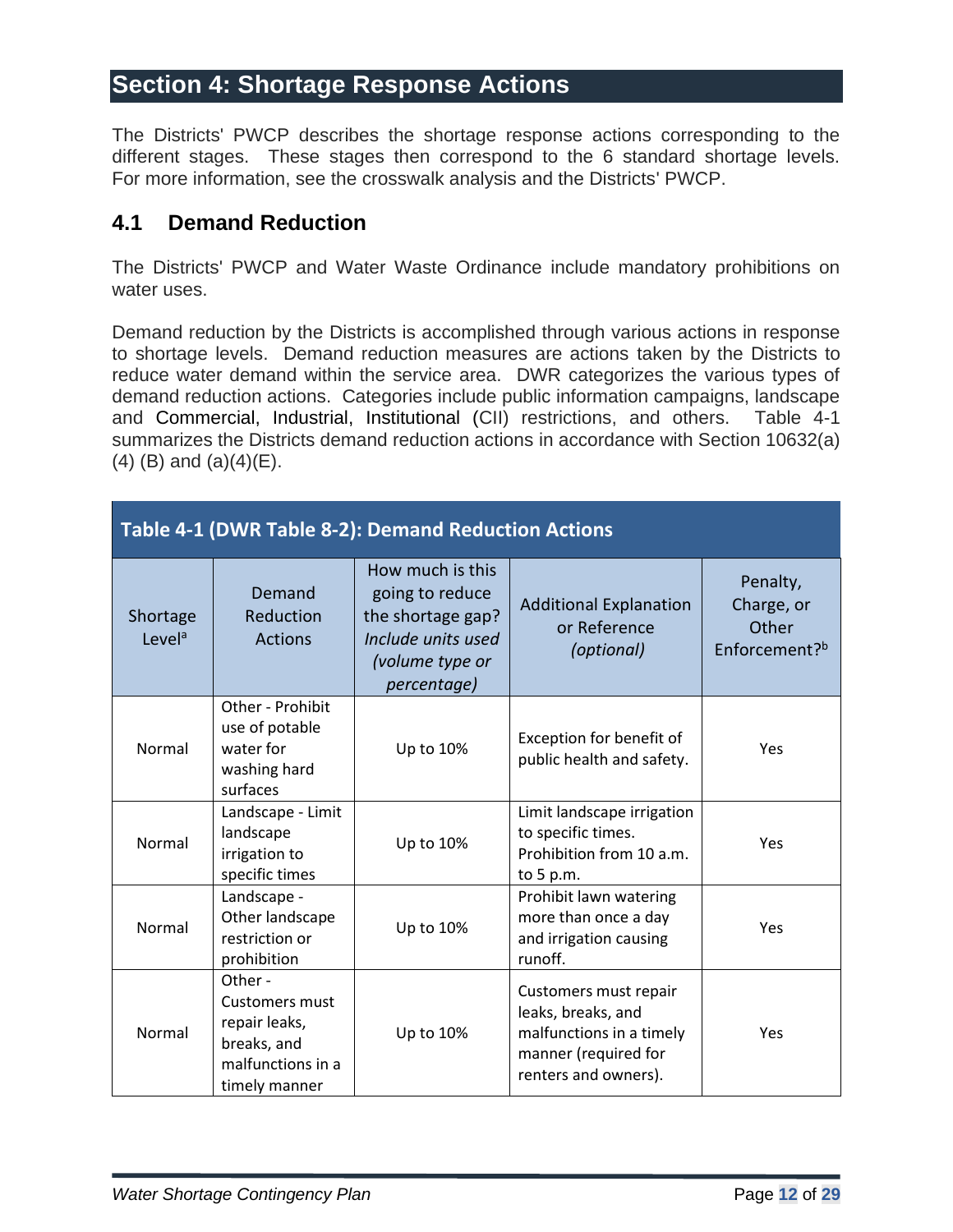| Normal      | Other - Require<br>automatic shut-<br>off hoses                                                                   | Up to 10% | Require automatic shut-<br>off hoses for car<br>washing.                                                                                                                          | Yes |
|-------------|-------------------------------------------------------------------------------------------------------------------|-----------|-----------------------------------------------------------------------------------------------------------------------------------------------------------------------------------|-----|
| Normal      | CII - Restaurants<br>may only serve<br>water upon<br>request                                                      | Up to 10% | CII-Restaurants may only<br>serve water upon<br>request.                                                                                                                          | Yes |
| Normal      | <b>Water Features -</b><br><b>Restrict water</b><br>use for<br>decorative water<br>features, such as<br>fountains | Up to 10% | Restrict water use for<br>decorative water<br>features, such as<br>fountains. Prohibit<br>cleaning, filling, or<br>maintaining levels.                                            | Yes |
| Normal      | <b>Provide Rebates</b><br>on Plumbing<br><b>Fixtures and</b><br><b>Devices</b>                                    | Up to 10% | Rebates for high<br>efficiency clothes<br>washers, weather-based<br>sprinkler controllers, and<br>rotary sprinkler nozzles.                                                       | No  |
| Normal      | <b>Provide Rebates</b><br>for Landscape<br>Irrigation<br>Efficiency                                               | Up to 10% | Rebates for removing<br>water-inefficient grass<br>with drought-tolerant<br>landscaping.                                                                                          | No  |
| 1 through 6 | <b>Expand Public</b><br>Information<br>Campaign                                                                   | Up to 50% | Website and social<br>media outreach and<br>advertising for water<br>conservation awareness<br>and rebate programs.<br>Direct mail postcards<br>and bill inserts to<br>customers. | No  |
| 1 through 6 | Other - Prohibit<br>use of potable<br>water for<br>construction and<br>dust control                               | Up to 50% | New meters for<br>construction water<br>service to be removed.<br>No new meters installed.<br>Prohibit use of potable<br>water for construction<br>and dust control.              | Yes |
| 1 through 6 | Landscape - Limit<br>landscape<br>irrigation to<br>specific days                                                  | Up to 50% | Limit landscape irrigation<br>to specific days.<br>Irrigation to occur every<br>other day.                                                                                        | Yes |
| 1 through 6 | Landscape - Limit<br>landscape<br>irrigation to<br>specific days                                                  | Up to 50% | Limit landscape irrigation<br>to specific days.<br>Irrigation to occur 3<br>times per week in the<br>summer, 2 times per<br>week in the winter.                                   | Yes |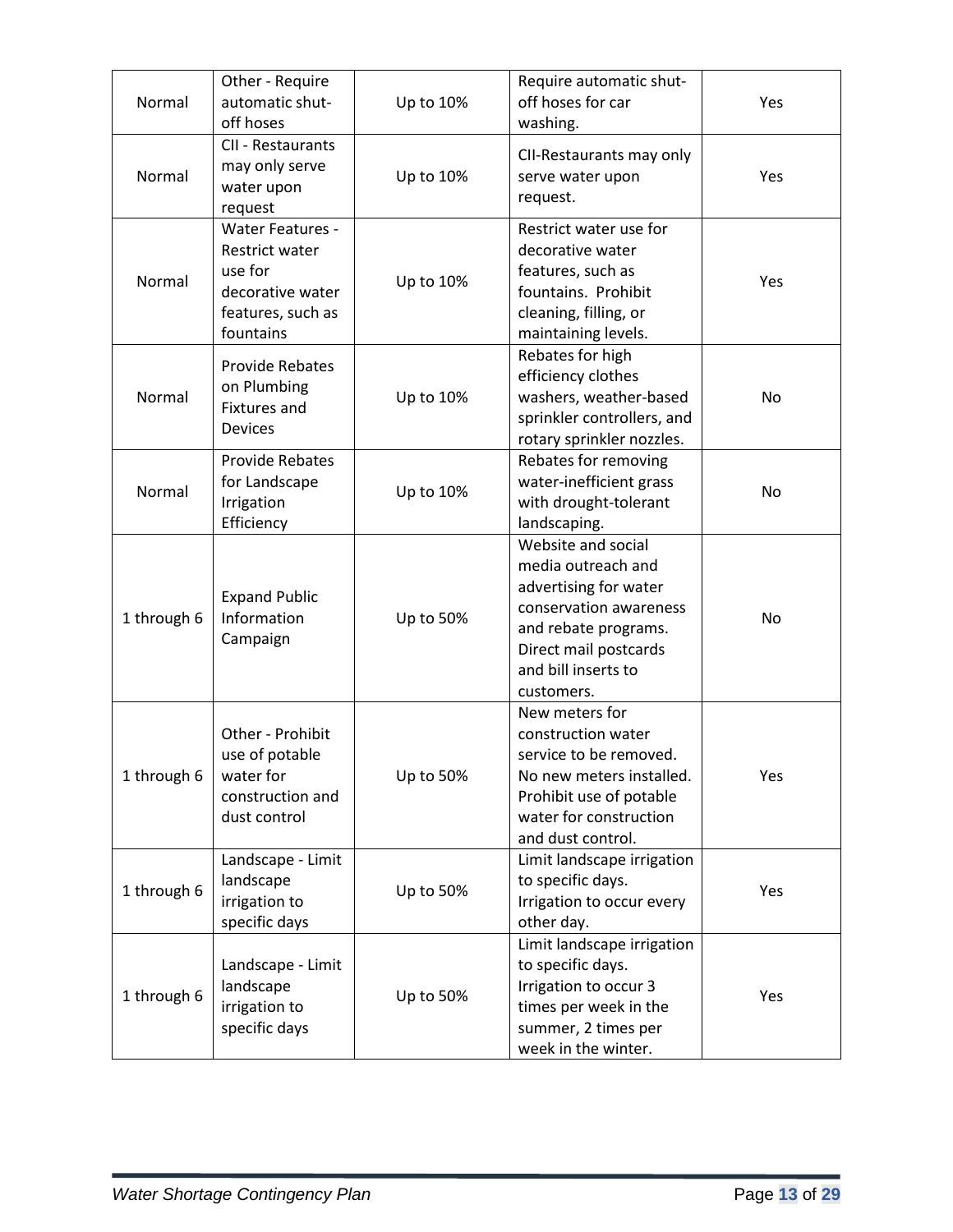| 1 through 6 | CII - Other CII<br>restriction or<br>prohibition                 | Up to 50% | CII-Lodging<br>establishment must offer<br>opt out of linen service. | Yes |
|-------------|------------------------------------------------------------------|-----------|----------------------------------------------------------------------|-----|
| 1 through 6 | Decrease Line<br>Flushing                                        | Up to 50% | Line flushing and fire<br>flow testing as-needed<br>only.            | No  |
| 2 through 6 | Implement or<br>Modify Drought<br>Rate Structure or<br>Surcharge | Up to 50% | Conservation surcharges<br>in effect.                                | Yes |

NOTES:

*a. Items at normal level are included in the Water Waste Ordinance. Although no shortage gap exists at normal level, demand reduction actions can potentially reduce up to 10 percent of water use corresponding with Shortage Level 1.*

*b. Enforcement is not by the Districts but by the County of Los Angeles Department of Public Health or city of jurisdiction.*

*Table 4-1: Demand Reduction Actions*

#### *PWCP*

The Districts' PWCP outlines a moratorium for demand increase on new connections and the Districts' conservation rate surcharge when necessary.

At Level 1, existing meters for construction water service are removed and no new permanent meters are installed.

Implementing conservation surcharges can be an effective demand reduction action taken by the Districts to reduce water demand. The surcharges for the various shortage levels are as described in the PWCP. The conservation target is a percentage of the quantity used during a "base" billing period set by the Board of Supervisors. Water use up to the target quantities shall be billed at the established quantity charge or normal charge. Water use exceeding target quantities shall be subject to the following conservation surcharges in addition to the established quantity charge or normal charge:

- For all customers within the Districts, an additional conservation surcharge of 1 times the established quantity charge or normal charge will be assessed for water use exceeding the target quantity, up to 115 percent of the target quantity.
- For all customers within the Districts, an additional conservation surcharge of 2 times the established quantity charge or normal charge will be assessed for water use exceeding 115 percent of the target quantity.

#### *Water Waste Ordinance*

The Water Waste Ordinance found in Title 11 of the Code of Ordinances for Los Angeles County, Part 4 – Water Conservation Requirements for the Unincorporated Los Angeles County Area (11.38) outlines hose water prohibitions, irrigation prohibitions, leak prohibitions, prohibitions for car wash facilities and public eateries, and decorative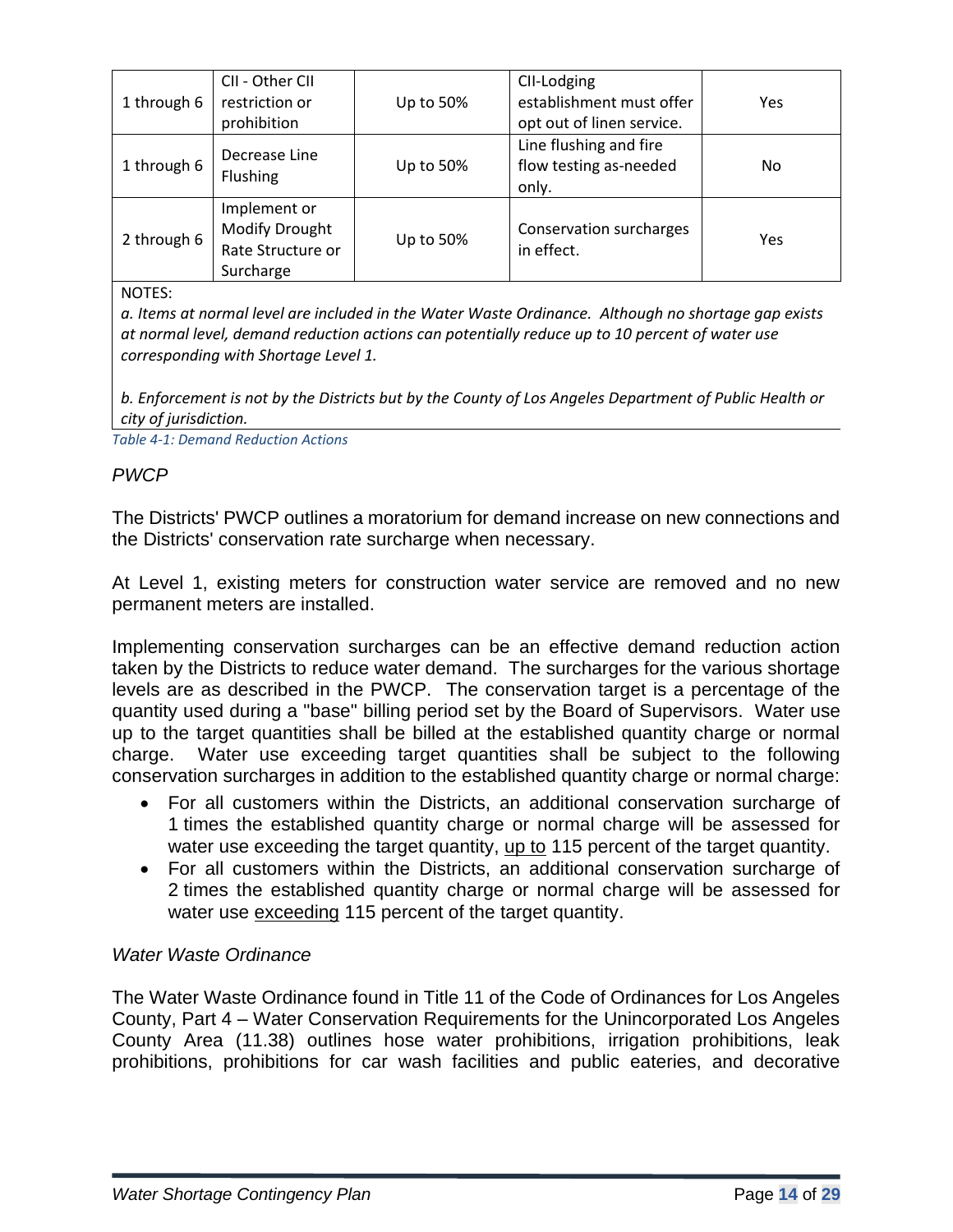fountains (County of Los Angeles 2015 Los Angeles County-Code of Ordinances. "Water Waste Ordinance").

Landscape irrigation prohibitions are enforced in all levels and become progressively restrictive in terms of allowable watering times, then days, then types of plants allowed. Runoff and water waste are always prohibited under the Water Waste Ordinance.

CII water use prohibitions are enforced with the Water Waste Ordinance. Eating establishments may serve drinking water only at customer request. Lodging establishments should wash linens daily only, upon customer request.

Use of water in ornamental fountains, ponds, lakes, or other similar-aesthetic features shall be prohibited unless the water is recirculated. This is outlined in the Water Waste Ordinance.

#### *Expand Public Information Campaign*

Outreach campaigns and public education play a crucial role in demand reduction. The Districts' Public Information Program includes several different methods to engage with customers, such as web-based publications, bill inserts, and public outreach events. The Districts also work closely with their wholesalers, West Basin and AVEK, to expand their public information and water conservation efforts.

#### *Provide Rebates*

The Districts provide rebates on plumbing fixtures and devices for items, such as highefficiency clothes washers, weather-based sprinkler controllers, and rotary sprinkler nozzles. Rebates for landscape irrigation efficiency that includes removing grass and replacing it with drought-tolerant landscaping are also available to customers of the Districts through its Cash for Grass Program.

#### *Decrease line flushing*

At Level 1, the Districts will decrease line flushing activities and reduce fire-flow testing to an as-needed basis. These operations will temporarily be suspended until it is determined that the severity of the water supply condition may be reduced.

More details and information for demand reduction actions can be found in Section 8 of the Districts' UWMP, the PWCP, and Water Waste Ordinance.

#### <span id="page-14-0"></span>**4.2 Supply Augmentation**

Supply augmentation methods and other actions describe the Districts' method of acquiring additional water supply at corresponding shortage levels. Table 4-2 summarizes the Districts' supply increase actions by identifying the water shortage level that triggers the augmentation method in accordance to Section 10632(a)(4)(A).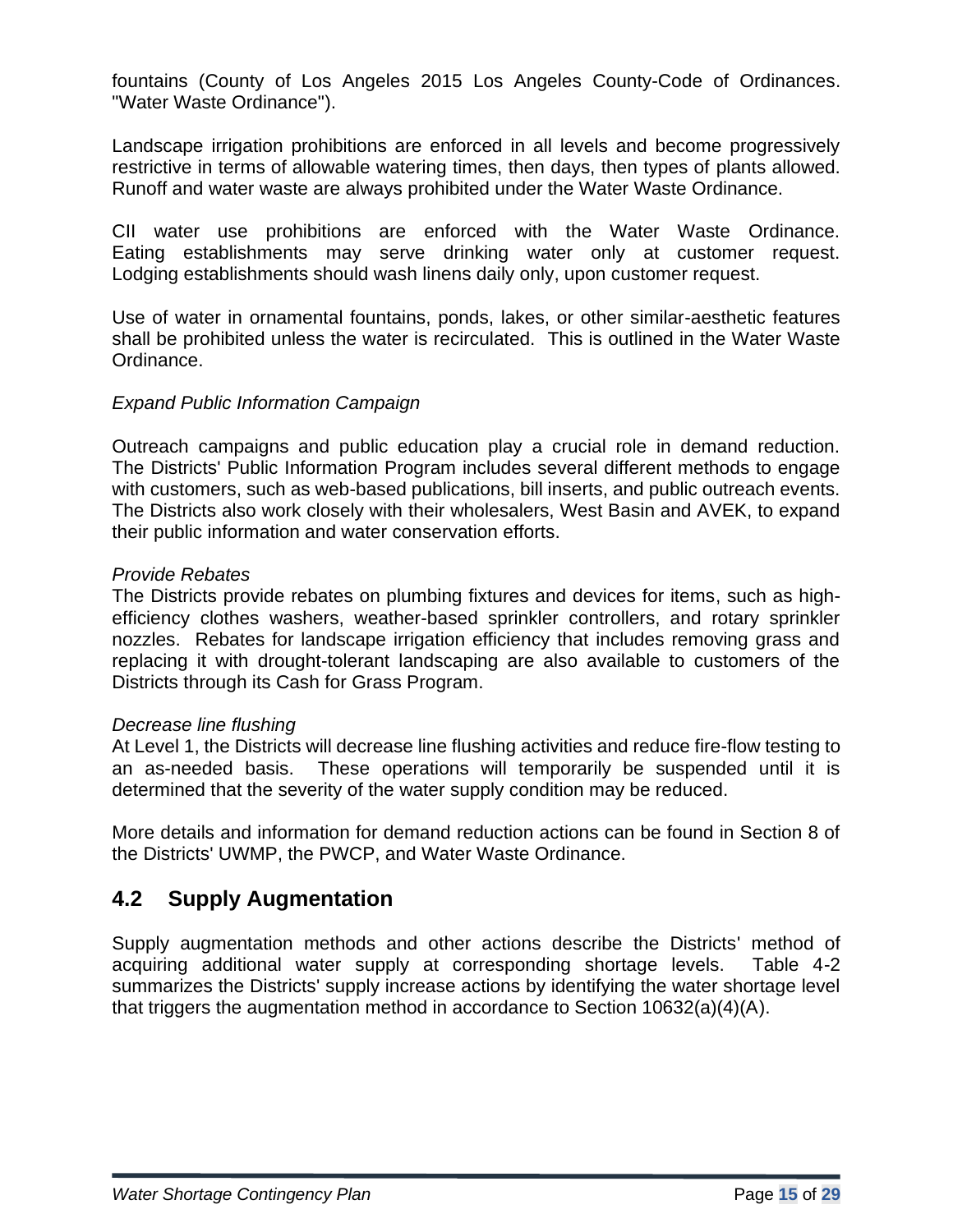| Table 4-2 (DWR Table 8-3): Supply Augmentation and Other Actions |                                                                                               |                                                                                                                                                                                                     |                                                                                                                                                                                                                                                                      |  |  |
|------------------------------------------------------------------|-----------------------------------------------------------------------------------------------|-----------------------------------------------------------------------------------------------------------------------------------------------------------------------------------------------------|----------------------------------------------------------------------------------------------------------------------------------------------------------------------------------------------------------------------------------------------------------------------|--|--|
| Shortage Level                                                   | <b>Supply Augmentation</b><br><b>Methods and Other</b><br><b>Actions by Water</b><br>Supplier | How much is it going<br>to reduce the<br>shortage gap?<br>(Amounts Available) <sup>a</sup>                                                                                                          | Additional<br><b>Explanation or</b><br>Reference<br>(optional)                                                                                                                                                                                                       |  |  |
| All                                                              | <b>Stored Emergency Supply</b>                                                                | Up to 87,000 AF                                                                                                                                                                                     | Purchase Banked water<br>in dry years                                                                                                                                                                                                                                |  |  |
| All                                                              | <b>Transfers</b>                                                                              | Up to 2,600 AFY                                                                                                                                                                                     | AVEK lease agreement                                                                                                                                                                                                                                                 |  |  |
| All                                                              | <b>Stored Emergency Supply</b>                                                                | Up to 20,000 AFY                                                                                                                                                                                    | Pump carry-over water<br>in dry years                                                                                                                                                                                                                                |  |  |
| All                                                              | <b>Emergency Supply</b>                                                                       | <b>Quartz Hill Water</b><br>District-1 MGD;<br>Palmdale Water<br>District-2 MGD;<br>Las Virgenes Municipal<br>Water District -1.29<br>MGD; Los Angeles<br>Department of Water<br>and Power-3.45 MGD | Use interconnections<br>with other Agencies<br>(District No. 40: Quartz<br><b>Hill Water District and</b><br>Palmdale Water<br>District; District No. 29:<br>Las Virgenes Municipal<br><b>Water District and</b><br>Los Angeles<br>Department of Water<br>and Power) |  |  |

NOTES:

*a. Quantities shown indicate amounts available. Actual use will vary depending on shortage level and expected demands.*

*Table 4-2: Supply Augmentation and Other Actions*

The selection of the supply augmentation method will be determined on a real-time basis depending on the supply and demand assessment at the discretion of the Districts.

### <span id="page-15-0"></span>**4.3 Operational Changes**

In order to address water shortage response actions in this WSCP, the following operational changes can be implemented in response to water shortage levels. The Districts' operational changes include the following at all water shortage levels:

- *Costumer notifications* Convey water shortage messaging through the Districts' website, door hangers, monthly bill inserts, e-mail blasts, and text messaging alerts.
- *Customer Information System* Increase monitoring, analysis, and tracking of customer water usage and rates. Business Operations staff will increase their reporting on customers in certain tiers and water usage will be monitored more closely.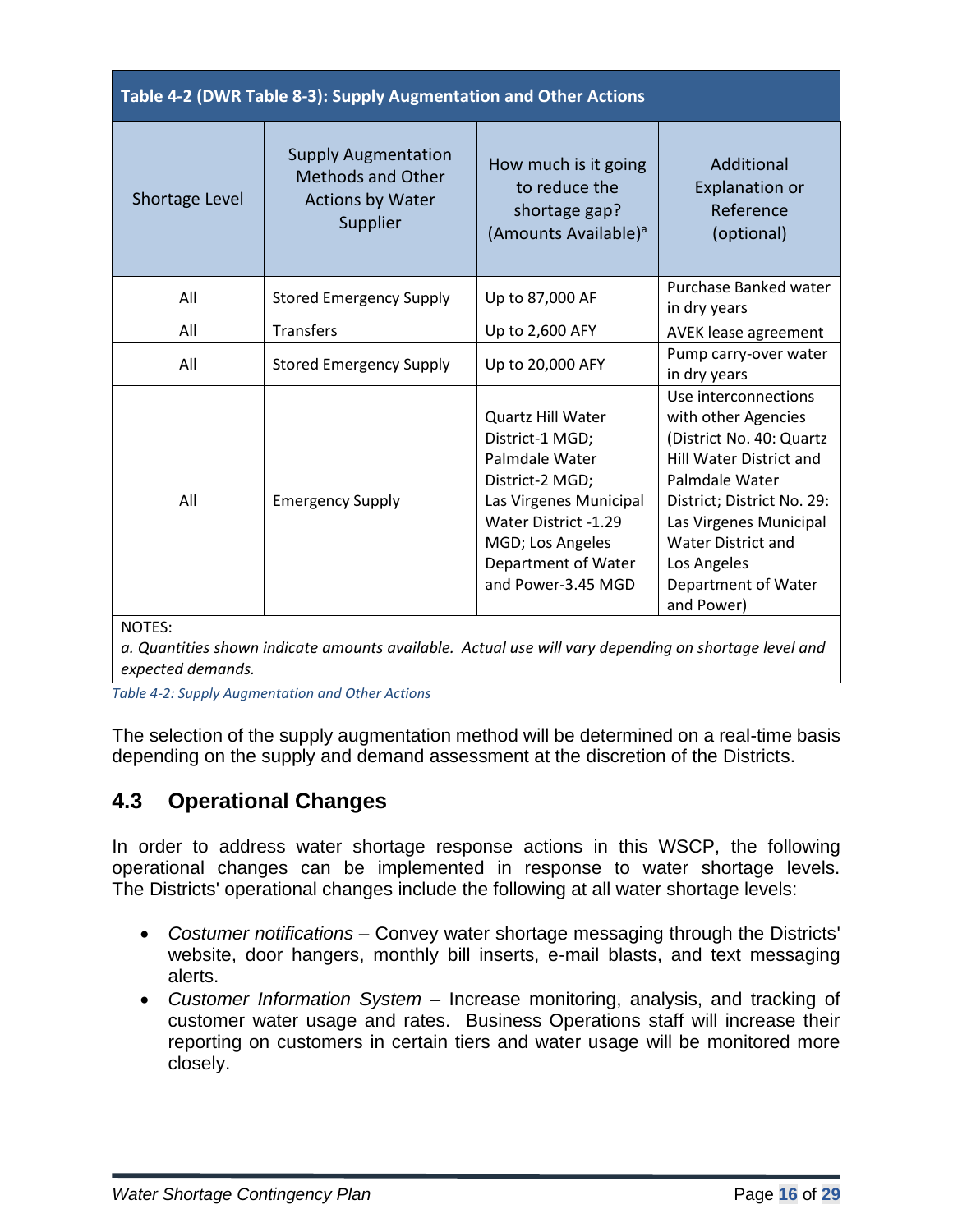More details and information on programs can be found in Section 8 of the Districts UWMP.

### <span id="page-16-0"></span>**4.4 Additional Mandatory Restrictions**

Additional mandatory restrictions, such as limitations on irrigation water use, car washing, and water feature restrictions, have been included in Table 8-2 in accordance to Section 10632(a)(4)(D).

More information can be found in the specific ordinances. The Water Conservation Regulation is found in Part 5 of the Rules and Regulations. The Water Waste Ordinance is found in Part 4 of Chapter 11 of the Code of Ordinances for Los Angeles County.

### <span id="page-16-1"></span>**4.5 Emergency Response Plan**

In the event of a catastrophe (earthquake, regional power outage, or any other emergency that results in a water supply interruption), the District will take the following measures to prevent water shortages: (1) use the emergency interconnections (District No. 29: Las Virgenes Municipal Water District/Los Angeles Department of Water and Power; District No. 40: Quartz Hill Water District/Palmdale Water District); (2) implement the WSCP; and (3) enforce the Water Waste Ordinance. In addition, the Districts also have an Emergency Response Plan (ERP), which was updated in 2021. The Districts maintains this ERP to address responding to catastrophic supply interruptions as well as other emergencies. The Districts also have back-up power available in the form of portable diesel, natural gas, and propane generator units for water supply facilities in order to continue supplying water to customers, communicating with the power company, activating emergency connections, continuing water quality monitoring, and issuing boil water advisories if necessary. In the event of an emergency, the Districts will implement its ERP.

The Districts' ERP also addresses scheduled and planned disruptions to supply. Such disruptions in supply will occur when demand is lowest (time of year) and when alternate supply is available.

The Districts utilizes an emergency organizational structure and chain of command in response to all emergencies within or affecting its service area. The ERP defines the emergency management positions.

The Districts have also implemented a feature to contact customers of critical notifications via text messaging and e-mail, which allows all Districts customers to be reached within 90 minutes.

In an emergency event, response actions for all levels of the WSCP will be in place in addition to the Districts' ERP procedures. The ERP is not included in this document due to security reasons.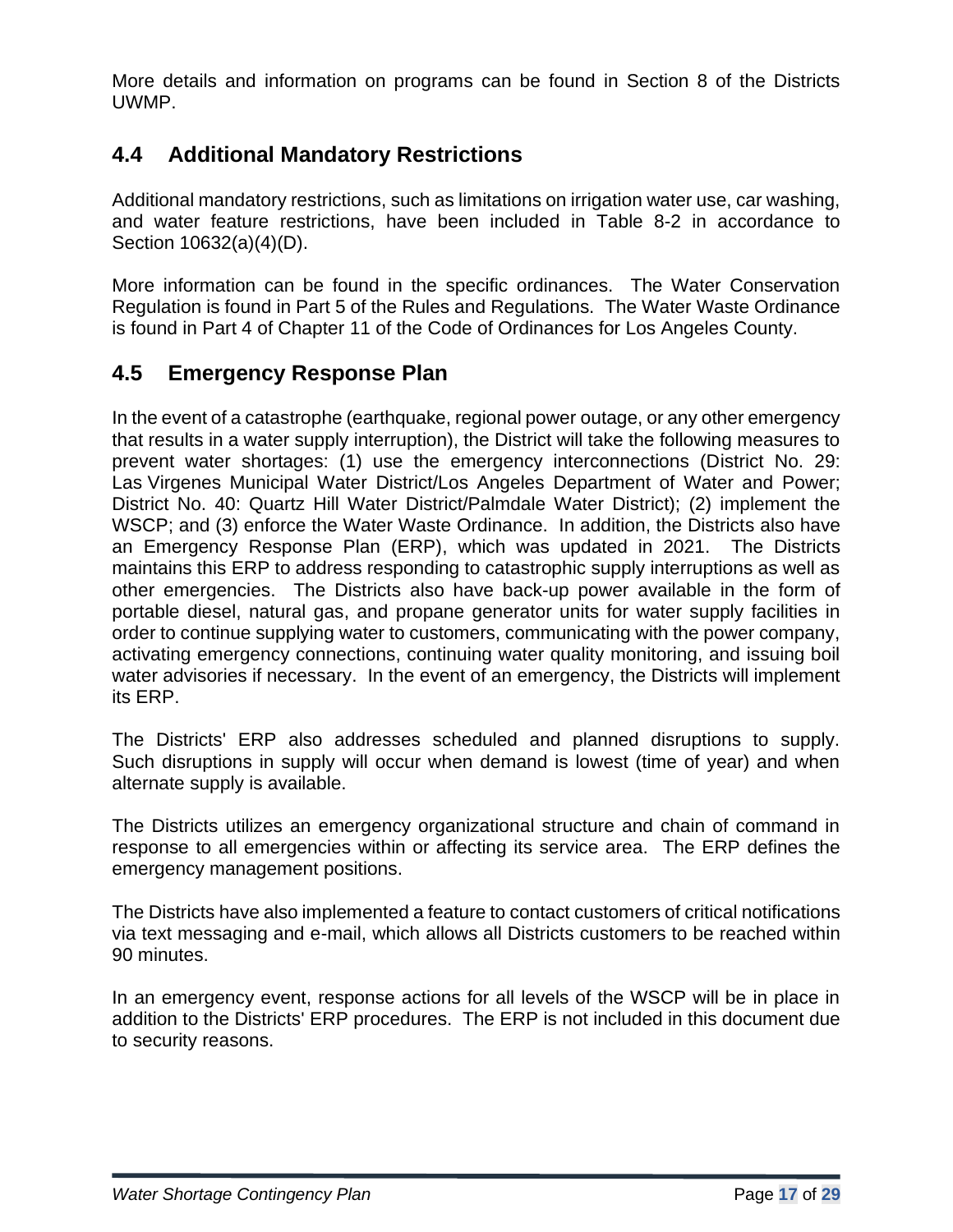## <span id="page-17-0"></span>**4.6 Seismic Risk Assessment and Mitigation Plan**

The Districts have completed its own seismic risk assessment as part of the America's Water Infrastructure Act of 2018 (CWC Section 10632.5) through the Risk and Resilience Assessment (RRA). The RRA was completed by the Districts in 2020 and it includes a seismic risk assessment component for the Districts water supply facilities, such as wells, pump stations, and storage tanks. The RRA assesses the vulnerability of these facilities and provides a mitigation plan to address these vulnerabilities. Detailed information is found in the Districts' 2020 RRA, but it is not included as an Appendix because it is a privileged and confidential document.

The District has also considered seismic mitigation for its water supply from the SWP. The following discusses how DWR would mitigate seismic interruption to the SWP's water supply (District No. 40 2015 UWMP).

## <span id="page-17-1"></span>**4.7 Shortage Response Action Effectiveness**

To monitor the reduction in water usage during the implementation of this WSCP at any water shortage level, supply and demand data would be collected and analyzed more frequently by the Districts' Business Operations Unit. The Districts billing system and water meter readings are collected and billed on a bimonthly basis. The Districts are currently in the process of converting all water meters to an Advanced Metering Infrastructure (AMI) system. Once fully complete, this technology can allow the Districts to monitor near real-time water usage data and could track water usage more precisely. AMI data can be used to assist in quantifying water use reductions associated with the various response actions at different water shortage levels. Because the District has yet to complete the meter replacements and infrastructure needs for the AMI conversion, water savings cannot be directly quantified at this time.

For each shortage response action, estimates by what amount the gap was reduced in a quantitively value were provided in Table 4-2 . Values correspond with the water shortage level percent reduction in supply.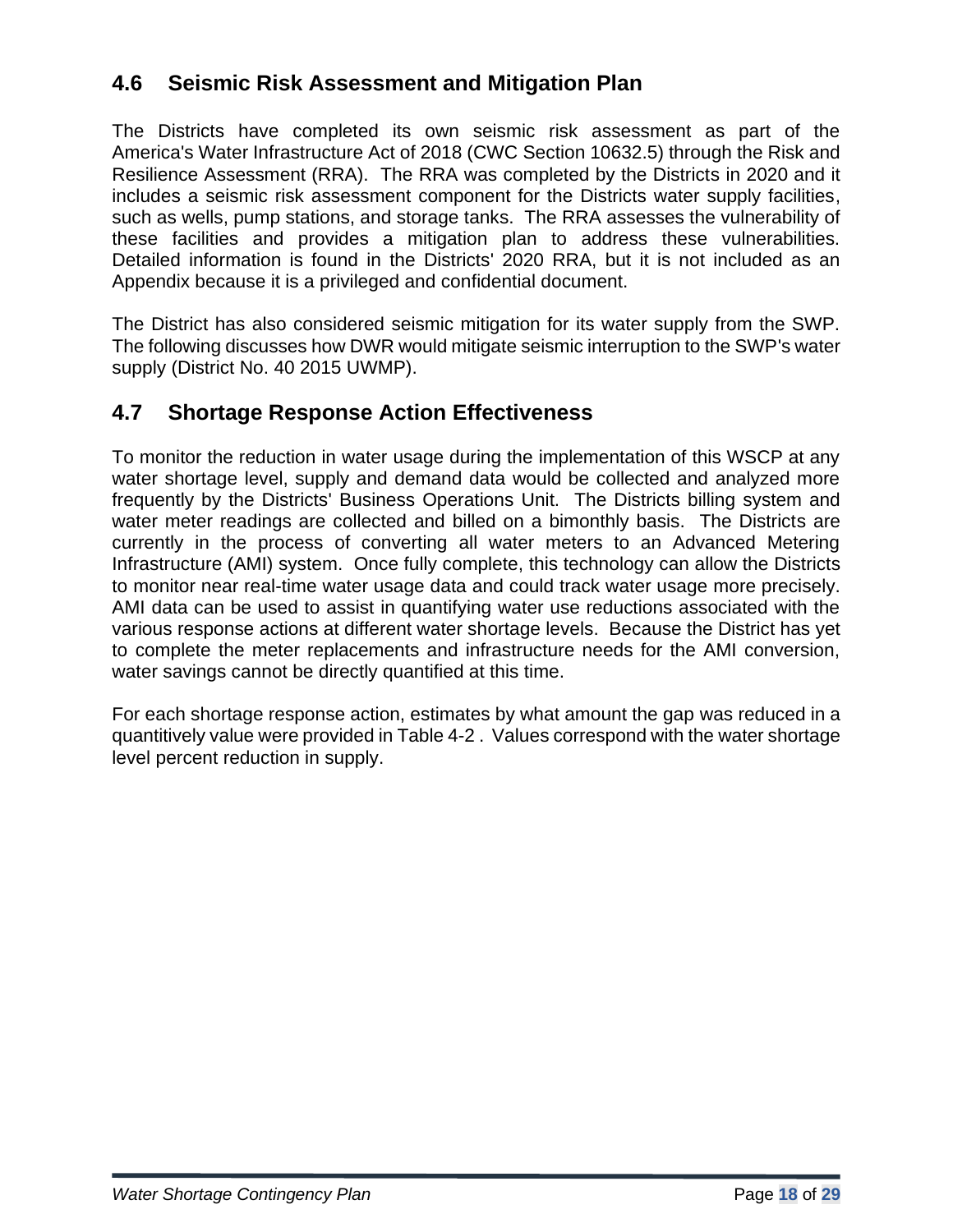## <span id="page-18-0"></span>**Section 5: Communication Protocols**

The Districts' communication plan will provide customers information regarding the WSCP, its implementation, and water shortage allocations/actions. The Districts will also coordinate with the Board of Supervisors and other key audiences (outlined below) to ensure efficient water management during water supply shortage levels. The communication plan strives to:

- Educate customers regarding
	- Water supplies and sources
	- Water shortage conditions
	- Local and State regulations
- Explain proposed actions and how those actions are to be implemented
- Motivate customers to increase conservation by:
	- Participating in water-saving programs/rebates
	- **EXECTE:** Following specific water-conservation guidelines
- Maintain open communication with key audiences and customers.

Customer specific information will include, but not be limited to:

- Current or predicted shortages
- Restrictions on water use
- Water-saving tips
- Water Conservation Surcharges
- Compliance and enforcement information
- Shortage response actions

In addition, as outlined in Section N of the PWCP, "each customer will be notified on his or her bill as to what the target quantity and the base quantity will be for the applicable billing period."

Collaboration with key audiences is an essential part of the success of the communication plan specifically during water shortage periods. The frequency and extent of the collaboration and outreach will increase with each increasing shortage level. The Districts' water conservation and water resources management staff regularly interact and coordinate with key audiences, including constituents and governing agencies to ensure outreach efforts are consistent with the varying levels of drought periods. Key audiences include, but are not limited to the following:

- Single-family homeowners and tenants
- Multi-family property owners and tenants
- Commercial/industrial/governmental businesses
- Homeowner Associations:
	- Zuma Mesa Property Owners
	- **E** Horizon Hills Property Owners Association
	- Malibu La Costa Owners Association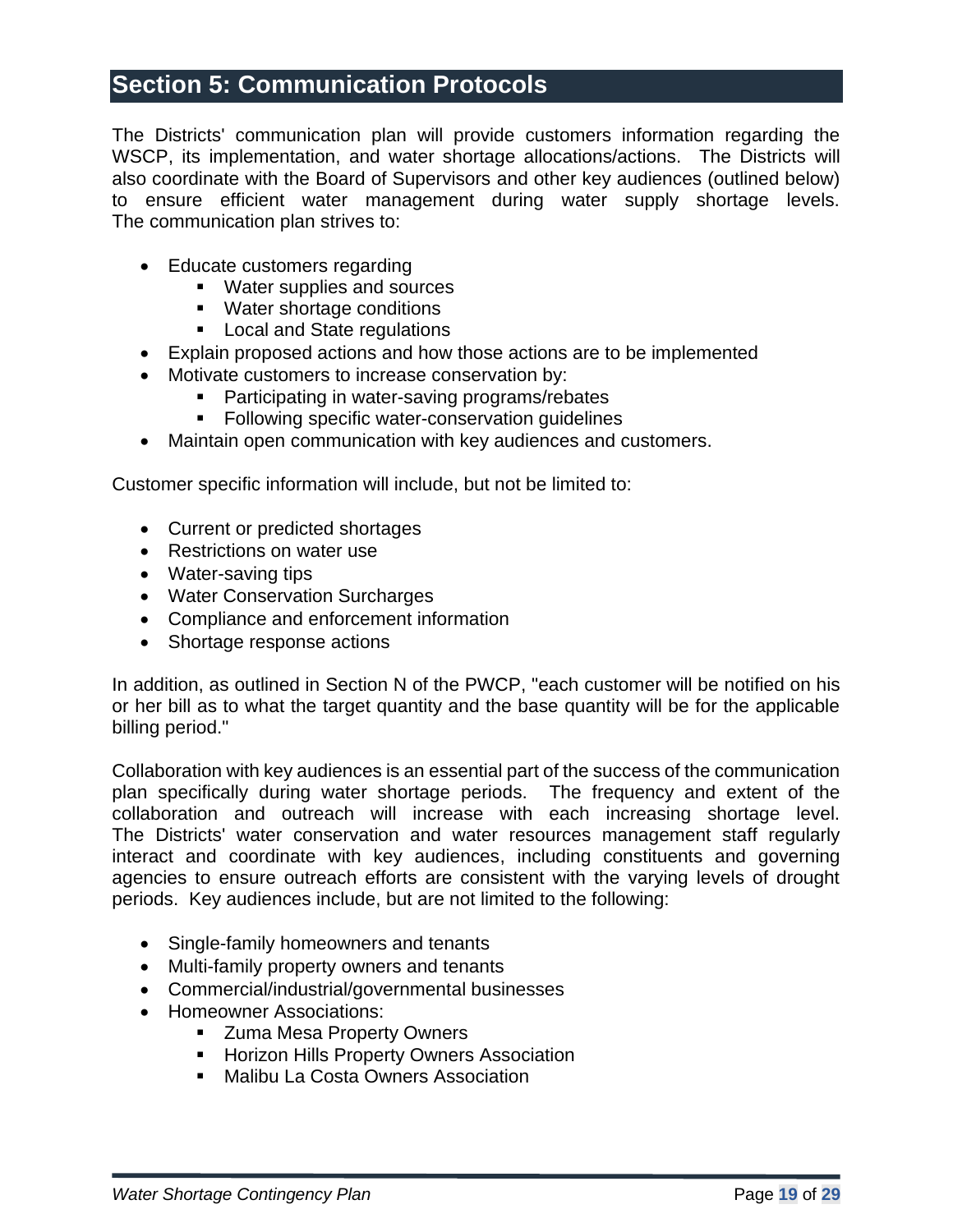- School Districts and other educational institutions
- Construction contractors
- Community based organizations and community councils
- State, Federal, and local representatives
- General public
- Los Angeles County Board of Supervisors
- Internal Los Angeles County Public Works staff
- Media networks
- Public/Community Agencies:
	- **E.** Los Angeles County Sanitation Districts
	- Big Rock Mutual Water Company
	- City of Lancaster
	- City of Palmdale
	- Palmdale Water District
	- AVFK
	- Quartz Hill Water District
	- City of Malibu
	- West Basin
	- Los Angeles Department of Water and Power
	- DWR
	- Santa Clarita Valley Water Agency
	- Antelope Valley Watermaster
- Member agencies/Partnerships:
	- American Water Works Association
	- Association of California Water Agencies
	- Big Rock Mutual Water Company
	- California Water Efficiency Partnership
	- National Ground Water Association
	- Southern California Water Committee
	- **■** Urban Water Institute, Inc.
	- WateReuse Association
	- California Urban Water Conservation Council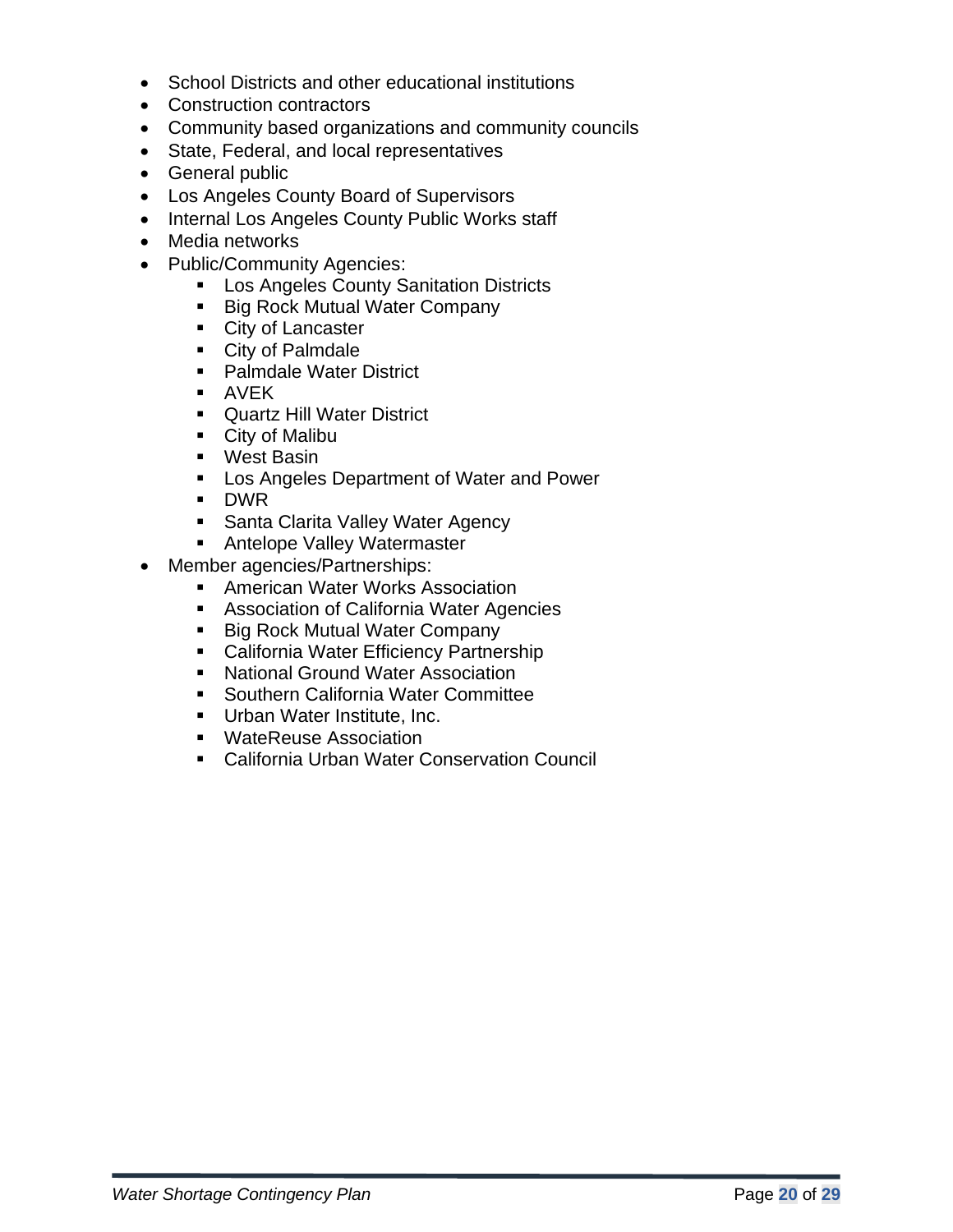The following Communication strategies and outreach methods will be implemented during each of the water supply conditions:

| Table 5-1<br><b>Communication Protocols</b> |                              |                                                                                                                                                                                |                                                                                                                                                                                                           |                                                                                                                               |  |
|---------------------------------------------|------------------------------|--------------------------------------------------------------------------------------------------------------------------------------------------------------------------------|-----------------------------------------------------------------------------------------------------------------------------------------------------------------------------------------------------------|-------------------------------------------------------------------------------------------------------------------------------|--|
| Shortage<br>Level                           | Percent<br>Shortage<br>Range | <b>Communication Strategy</b>                                                                                                                                                  | <b>Customer Outreach</b><br><b>Methods</b>                                                                                                                                                                | <b>Other Key Audiences</b><br><b>Outreach Methods</b>                                                                         |  |
| $1, 2,$ and<br>3                            | Up to<br>30%                 | Provide updates on<br>shortage conditions and<br>any status changes.<br>Promote available water<br>conservation rebates and<br>assistance.                                     | Social media (Twitter),<br>water-saving tips on the<br>website<br>(dpw.lacounty.gov/),<br>customer e-mail blasts,<br>bill inserts defining<br>specific water target<br>quantity, and community<br>events. | Memos and e-mail<br>communications to<br>provide updated<br>information about<br>restrictions and<br>conservation<br>methods. |  |
| $4$ and $5$                                 | Up to<br>50%                 | Provide updates on<br>shortage conditions and<br>any status changes.<br>Increase outreach.<br>Increase promoting<br>available water<br>conservation rebates and<br>assistance. | Social media (Twitter),<br>water-saving tips on the<br>website<br>(dpw.lacounty.gov/),<br>customer e-mail blasts,<br>bill inserts defining<br>specific water target<br>quantity, and community<br>events. | Memos and e-mail<br>communications to<br>provide updated<br>information about<br>restrictions and<br>conservation<br>methods. |  |
| 6                                           | >50%                         | Provide updates on<br>shortage conditions and<br>any status changes.<br>Specialized outreach and<br>agency communication.<br>Water for essential use<br>only.                  | Social media (Twitter),<br>water-saving tips on the<br>website<br>(dpw.lacounty.gov/),<br>customer e-mail blasts,<br>bill inserts defining<br>specific water target<br>quantity, and community<br>events. | Memos and e-mail<br>communications to<br>provide updated<br>information about<br>restrictions and<br>conservation<br>methods. |  |

*Table 5-1: Communication Protocols*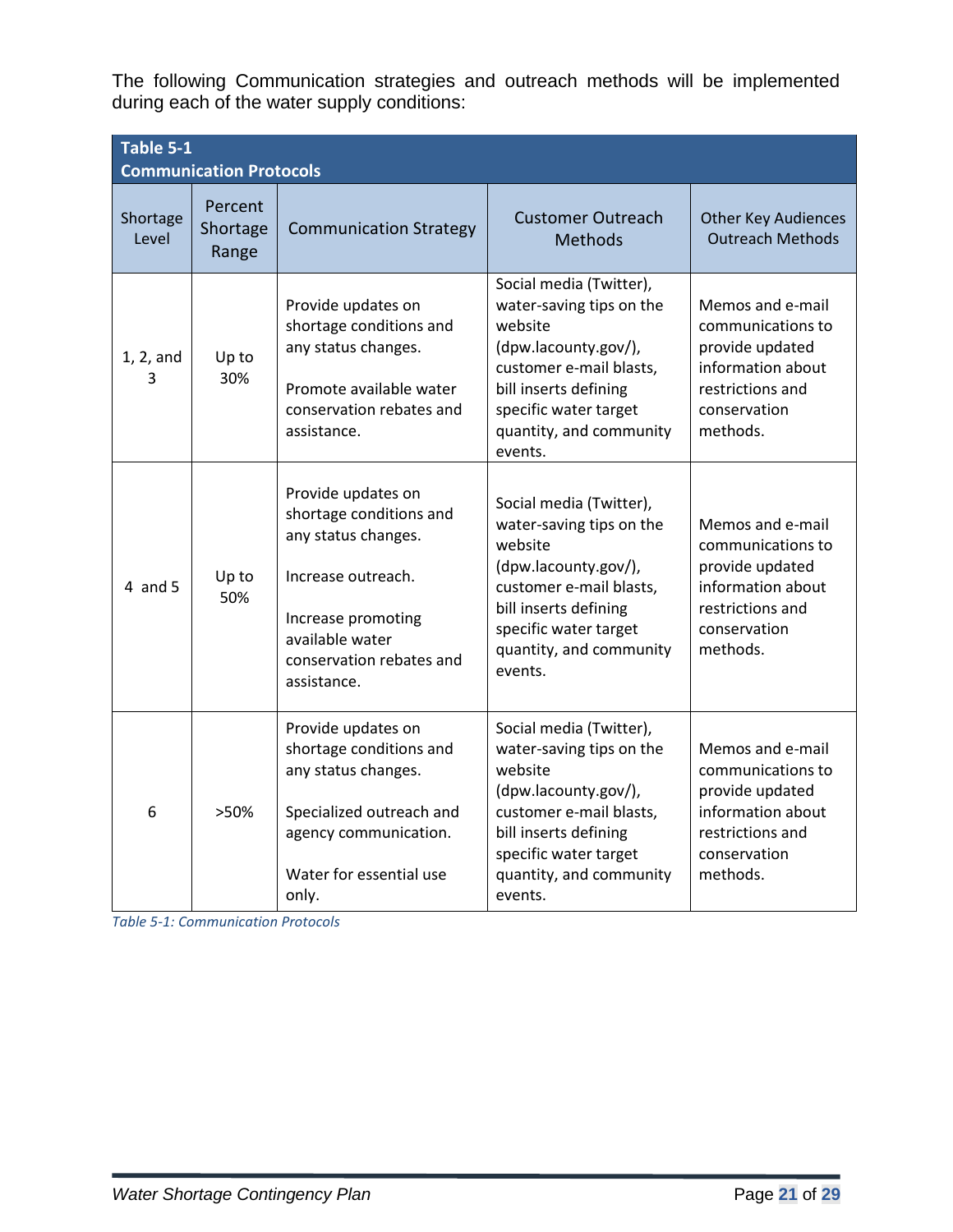## <span id="page-21-0"></span>**Section 6: Compliance and Enforcement**

### <span id="page-21-1"></span>**6.1 Relief from Compliance/Violations/Hearings**

The information required by CWC Section 10632 is included in Sections M, O, and P of the Districts' PWCP.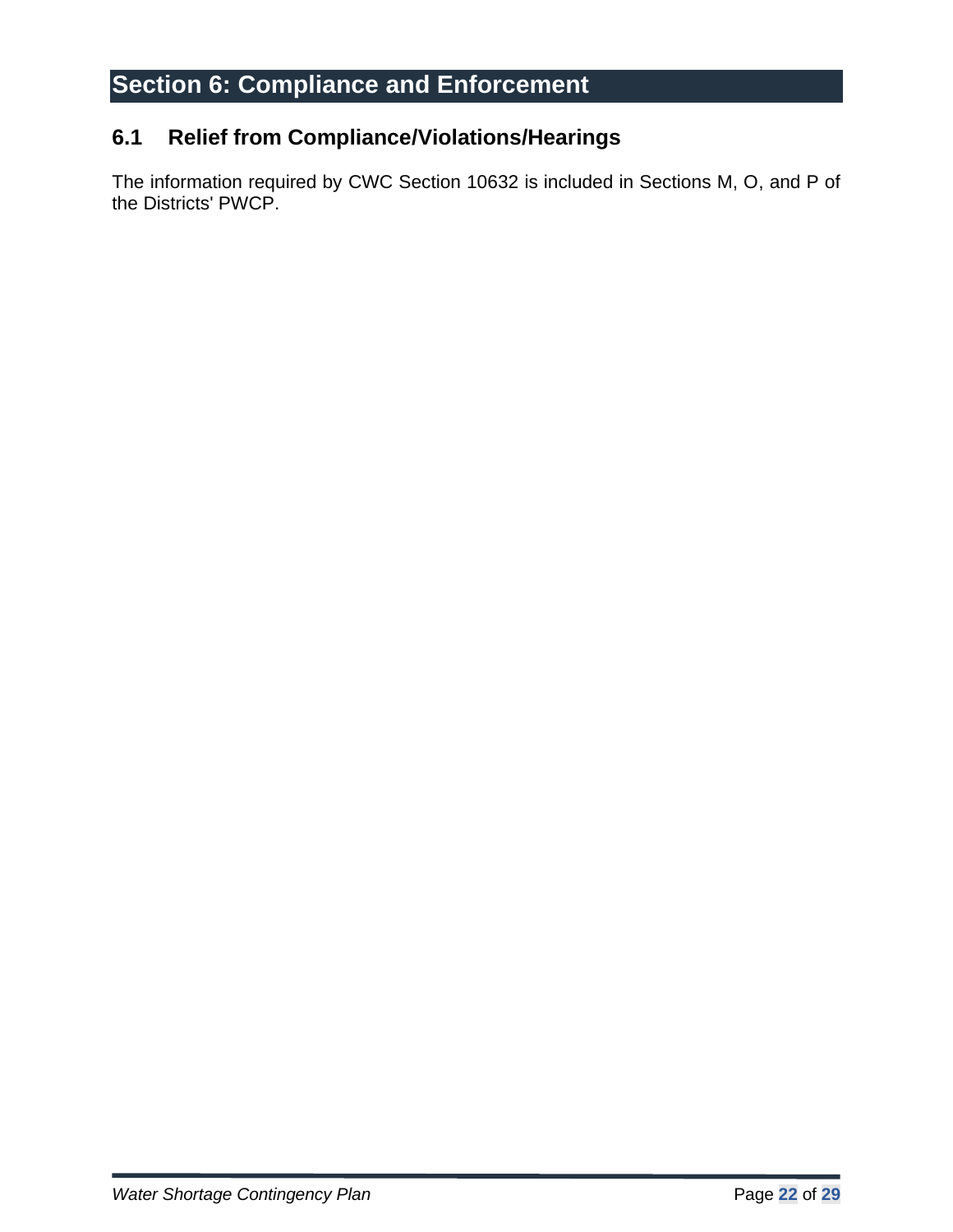## <span id="page-22-0"></span>**Section 7: Legal Authorities**

The description of the legal authority that empowers the Districts to implement and enforce the PWCP is described in Section C of the PWCP.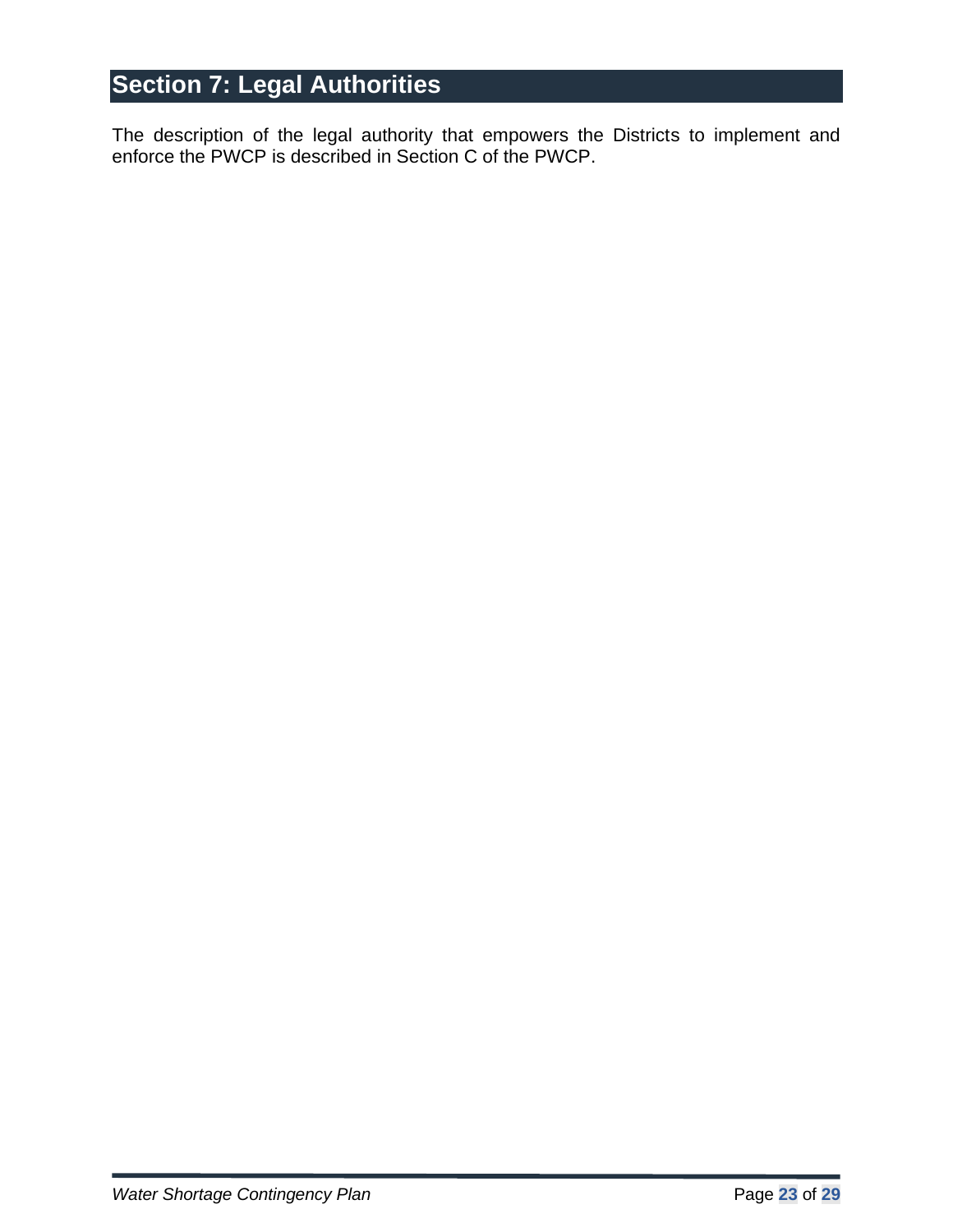## <span id="page-23-0"></span>**Section 8: Financial Consequences of the Water Shortage Contingency Plan**

The implementation of the WSCP could result in a significant short-term reduction in the Districts revenue. The Districts sources of funding are structured into four categories: Service Charge, Facility Surcharge, Water Quantity Charge, and Standby Charge. The Service Charge is a fixed connection charge based on the size of the meter. The Facility Surcharge and Water Quantity Charge are based on the actual quantity of water used. The Standby Charge is assessed on all properties and is included on the property owner's tax bill. A reduction in water sales will affect only the revenues from the Water Quantity Charge and Facility Surcharge. The Districts' Service Charge and Standby Charge are intended to provide adequate revenue for the Districts to ensure continuous operations and maintenance functions regardless of reductions in water sales. However, if water sales do affect the operation and maintenance revenues, the Districts have the following measures to reduce such an impact:

- Extra revenues contributed by the conservation surcharge from customers who do not comply with the conservation targets.
- Delayed capital improvement projects if necessary, the Board of Supervisors can authorize the transfer of funds for capital improvement projects from the Districts' Accumulative Capital Outlay Fund to the Districts' General Fund.
- Increased water rates. In the event the first two options are not sufficient, the Board of Supervisors would have to consider increases to water rates to meet operational needs. Any such increase would have to be approved by the Board of Supervisors pursuant to the Proposition 218 and Public Hearing process.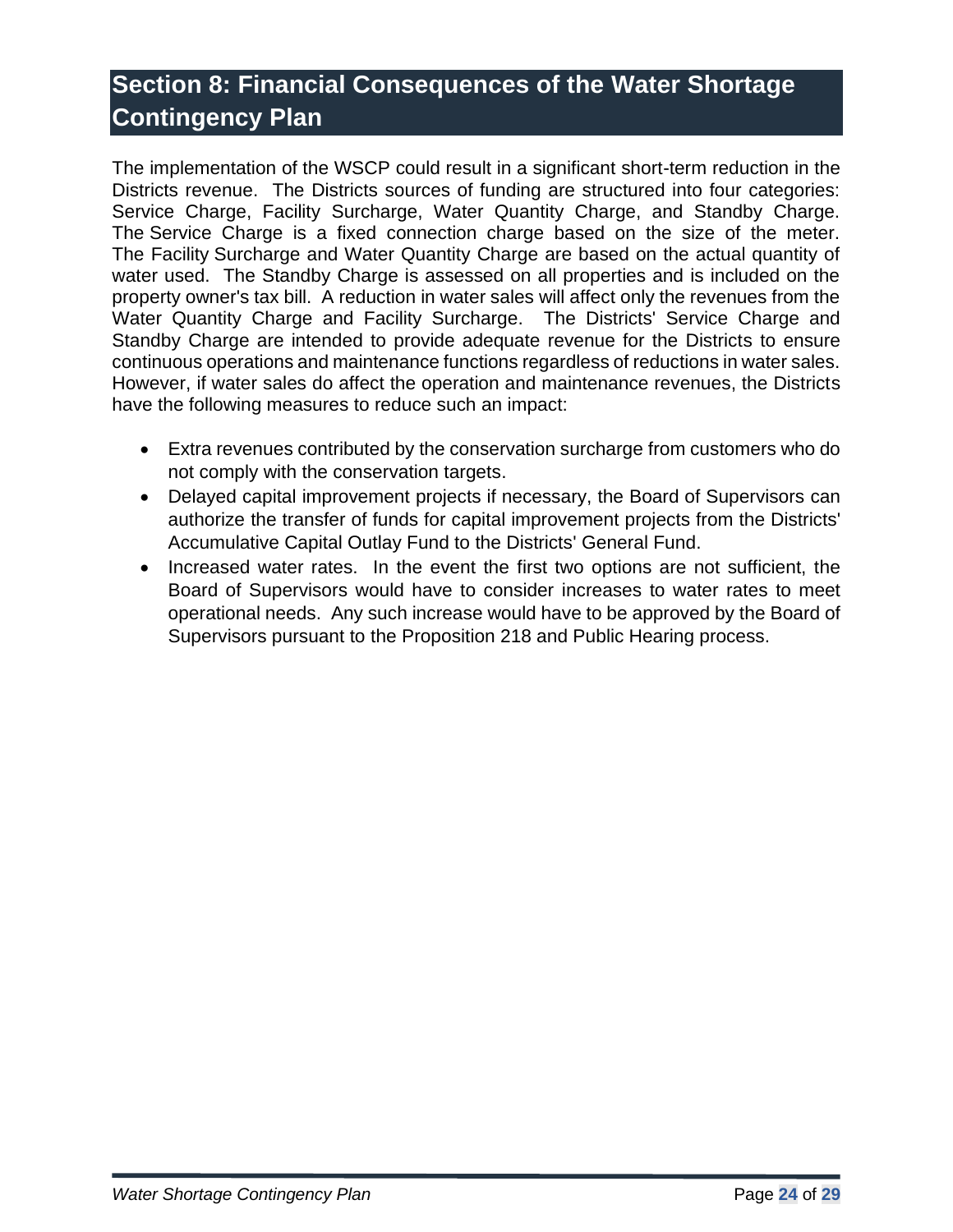## <span id="page-24-0"></span>**Section 9: Monitoring and Reporting**

The Districts intends to monitor the effectiveness of each shortage response action in the future by collecting data from customer meters. Data from the Districts' water supply and demand is collected and analyzed on a bimonthly basis and readings are compiled into annual summaries. The base quantity of a customer with a meter size of one and onehalf (1-1/2) inches or larger shall be determined by the amount of water used on the customer's premises during the corresponding billing period of a base period to be defined by the Board of Supervisor. For meter sizes of one (1) inch or less, a base quantity shall be the average of the water usage for all similar sized meters during the corresponding billing period of a base period to be defined by the Board of Supervisors. Excessive water use is reported on the customer's bimonthly bills and is compared to target conservation goals as well as compared to normal year conditions. If water conservation goals are not met, the Districts may implement additional shortage response actions.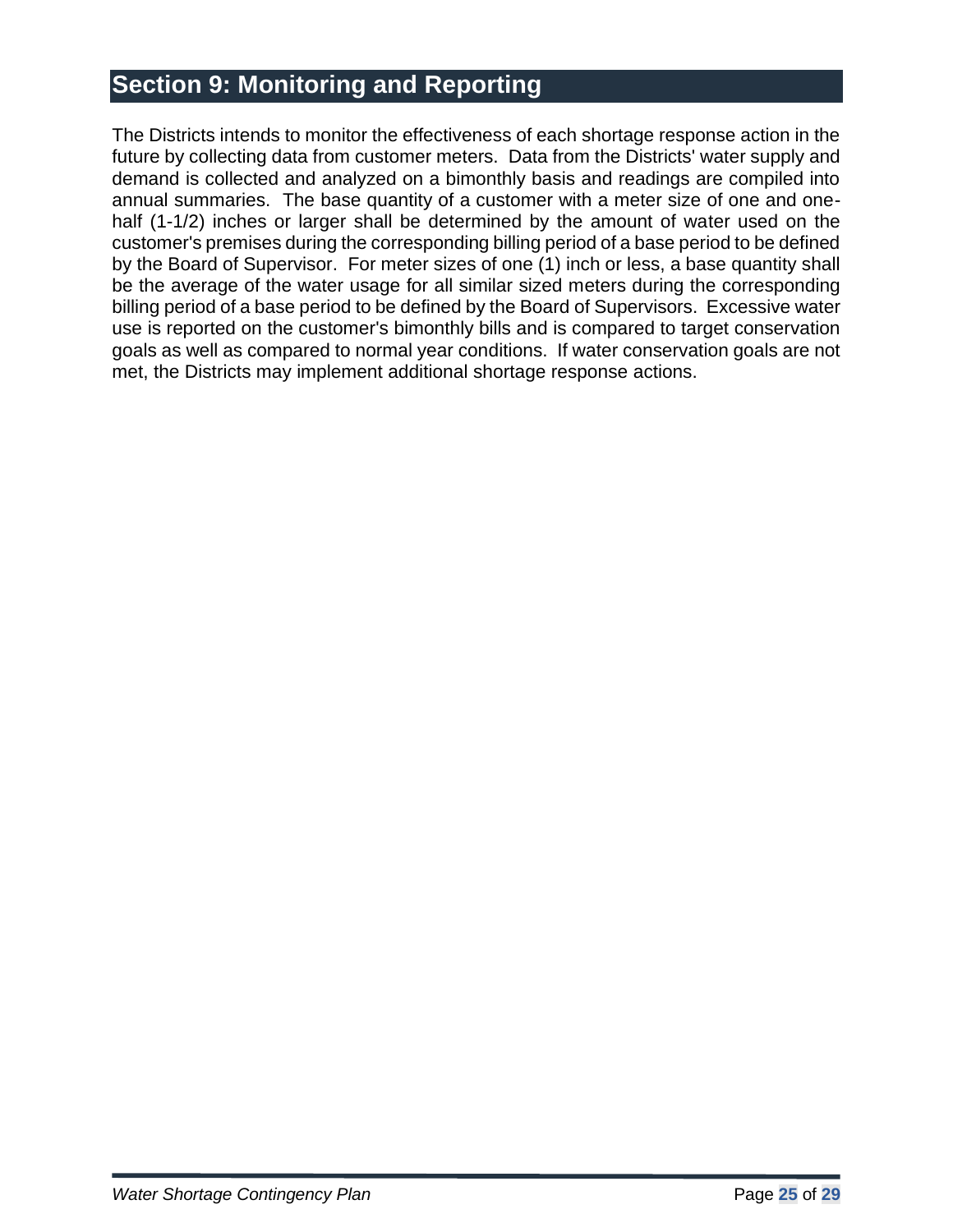## <span id="page-25-0"></span>**Section 10: Water Shortage Contingency Plan Refinement Procedures**

The WSCP will be revaluated and refined every 5 years in accordance with the UWMP, or at the discretion of the Districts. The evaluation will include assessing the effectiveness of the water shortage response actions for each demand level. The evaluation will compare the expected percent demand reduction against actual reductions, as well as assessing the communication and outreach protocols and refining the WSCP accordingly.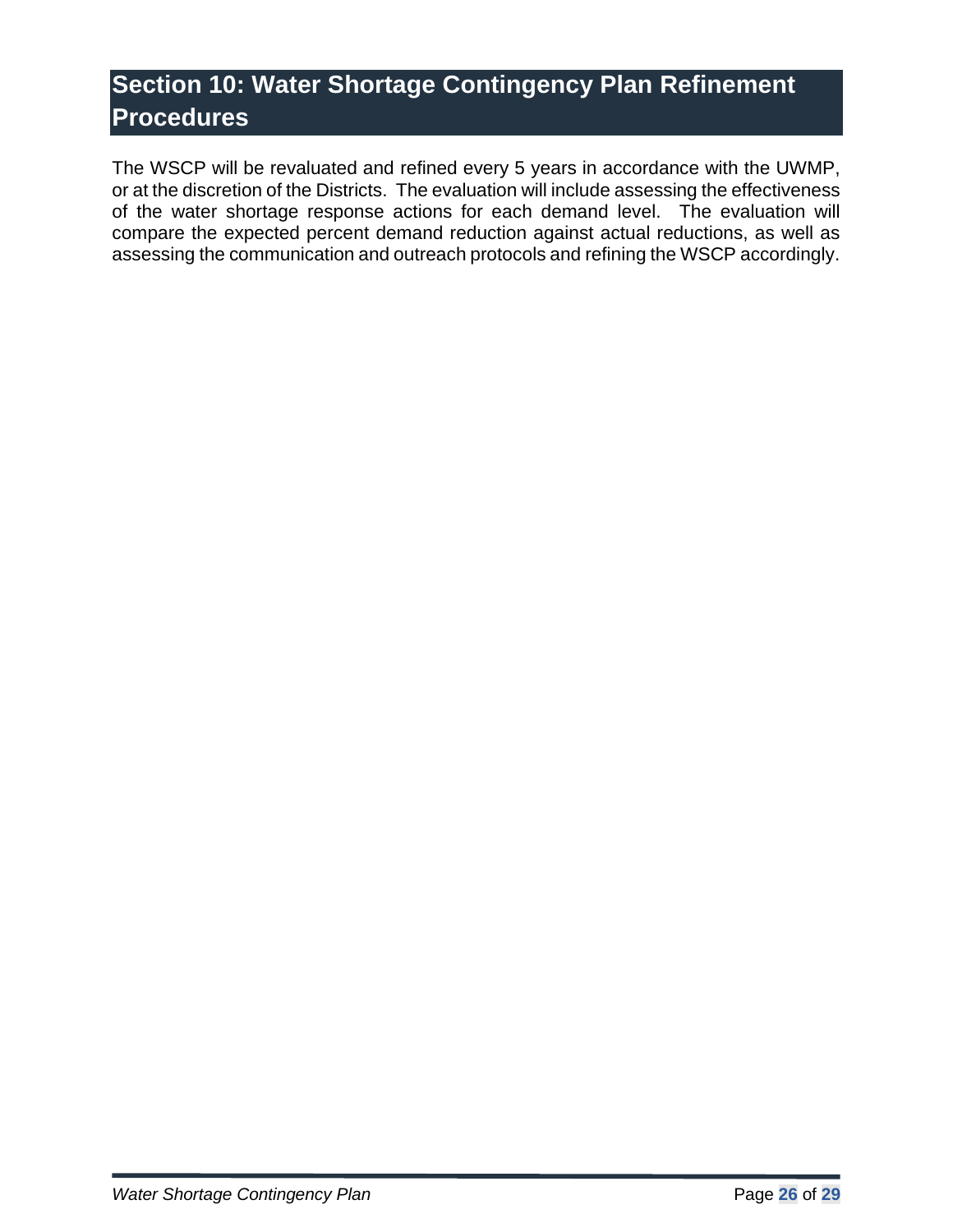## <span id="page-26-0"></span>**Section 11: Special Water Distinction Feature**

Per Section 10632(b) of the CWC, the Districts are required to "analyze and define water features that are artificially supplied with water, including ponds, lakes, waterfalls, and fountains, separately from swimming pools and spas." It is the Districts' policy that recycled water be used for nonpotable uses wherever its use is financially and technically feasible and consistent with legal requirements. As such, nonpool and nonspa water features may use or be able to use recycled water when it is available, whereas pools and spas must use potable water for health and safety reasons.

Response, enforcement, and monitoring actions for pools and spas are consistent with the other potable water end uses discussed in this WSCP. As for nonpool and nonspa water features, such as ornamental fountains, ponds, lakes, or other similar-aesthetic features, the use of water is prohibited unless the water is recirculated as outlined in this WSCP and Chapter 11.38 of the Code of Ordinances of the Los Angeles County.

To satisfy the requirements set forth in Section 10632(b) of the CWC, the following water features have been analyzed and defined:

Artificial Lake: A human-made lake, pond, lagoon, or other body of water that is used wholly or partly for landscape, scenic, or noncontact recreational purposes. (Chapter 6 of the Rules and Regulations).

Ornamental Fountains: An ornamental structure in a pool or lake from which one or more jets of water are pumped into the air. (General Definition).

#### <span id="page-26-1"></span>**11.1 Los Angeles County Waterworks District No. 29, Malibu, and the Marina del Rey Water System**

The use of recycled water within District No. 29 is currently limited to landscape irrigation at Pepperdine University. However, District No. 29 is committed to working with the City of Malibu to identify creative solutions for using recycled water when it becomes available in the area consistent with existing regulations and subject to available funding.

## <span id="page-26-2"></span>**11.2 Los Angeles County Waterworks District No. 40, Antelope Valley**

The use of recycled water within District No. 40 is currently limited to landscape irrigation at institutional locations, refilling lakes at Apollo Park, and commercial uses. However, District No. 40 does not produce or treat recycled water, nor does it operate the recycled water distribution system. The Los Angeles County Sanitation District Nos. 14 and 20 produce and treat the recycled water while the Cities of Lancaster and Palmdale operate the recycled water distribution system. District No. 40 currently does not plan on using recycled water in the future.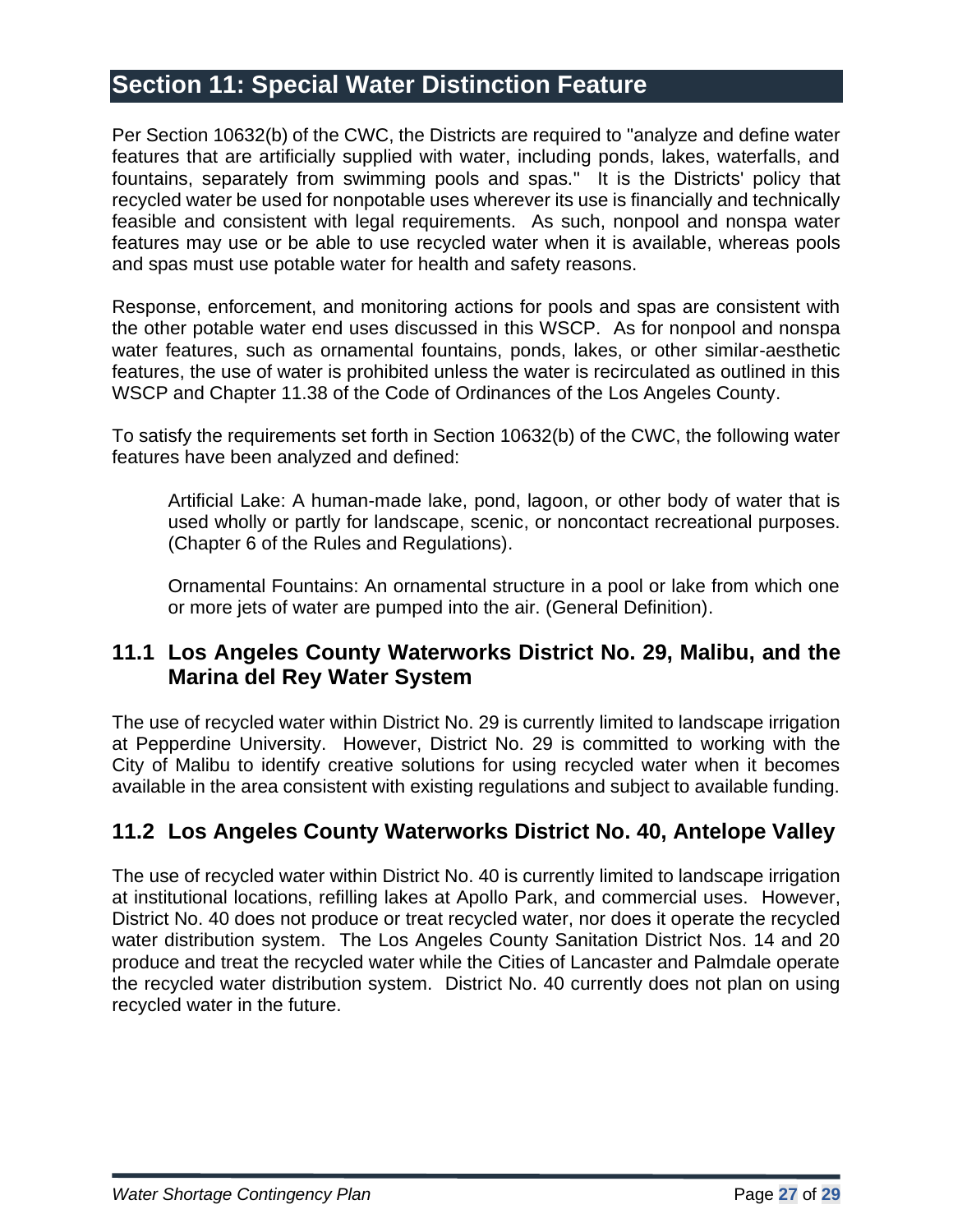## <span id="page-27-0"></span>**Section 12: Plan Adoption, Submittal, and Availability**

Since the early 1980s, Section 10632 of the CWC has required urban water suppliers to prepare and adopt a WSCP as part of its UWMP. The goal of developing a WSCP is to prepare in advance a response for various water shortage conditions that could be caused by dry years, natural forces, system interruptions or failure, chronic maintenance deferral, dropping groundwater levels, or regulatory action.

Prior to adoption of an UWMP and subsequent WSCP, Section 10642 of the CWC requires that the water supplier make the plans available for public inspection and hold a public hearing. Notice of the time and place of the hearing must be published pursuant to Government Code 6066, which states that the publication of the notice shall be once a week for 2 successive weeks with at least 5 intervening days. The notice must also be provided to any city within which the supplier provides water supplies.

The public hearing was held pursuant to Section 10642 of the CWC. Notice of the time and place of the hearing were published pursuant to Government Code 6066 and were provided to the City of Malibu, as well as the Cities of Lancaster and Palmdale. Following review and approval from the County of Los Angeles County Counsel, the Board of Supervisors adopted the resolution approving the 2020 UWMP and WSCP for District Nos. 29 and 40. The Notices of Public Hearing were as to form.

Following adoption from the Board of Supervisors, the 2020 UWMP and WSCP for District Nos. 29 and 40 were submitted to DWR for review and approval. Upon approval, DWR will submit reports to the State Legislature summarizing the status of the plans. This WSCP can be periodically amended independently of the UWMP on an as-needed basis. If an amendment is needed to the WSCP, the same process of review, public hearings, approval, and adoption will be followed.

Lastly, the submitted and approved plans will be available to the public and the Cities of Malibu, Lancaster, and Palmdale on the Districts' website pursuant to Section 10635(c) of the CWC no later than 30 days after they have been submitted to DWR.

Districts' Website: [\(https://dpw.lacounty.gov/wwd/web/Publications/WMP.aspx\)](https://dpw.lacounty.gov/wwd/web/Publications/WMP.aspx)